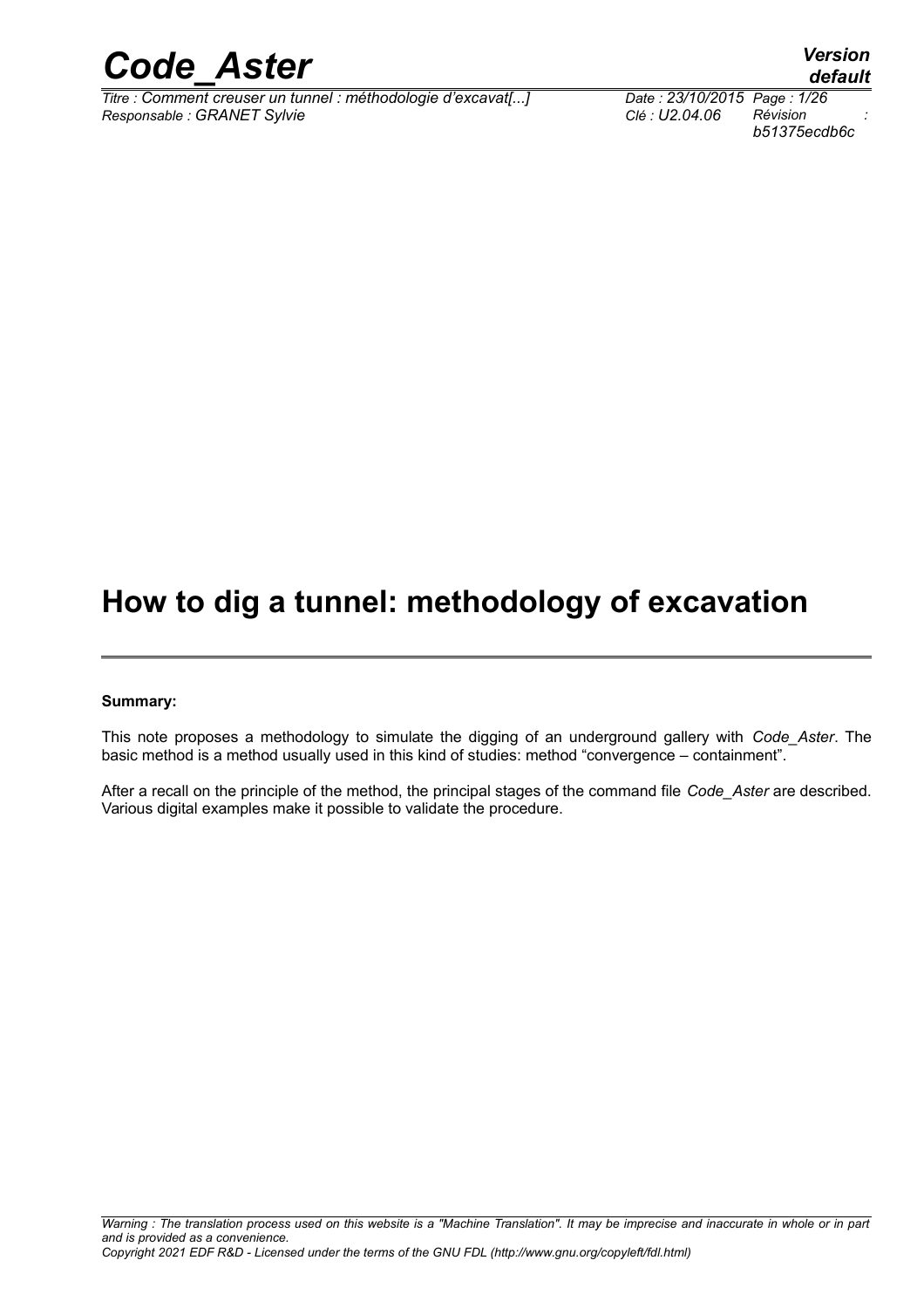*Titre : Comment creuser un tunnel : méthodologie d'excavat[...] Date : 23/10/2015 Page : 2/26*  $Responsible : GRANET$  Sylvie

*b51375ecdb6c*

## **Contents**

| 3 A method to simulate the digging of a gallery starting from a model 2D: the method convergence-        |
|----------------------------------------------------------------------------------------------------------|
|                                                                                                          |
|                                                                                                          |
|                                                                                                          |
|                                                                                                          |
|                                                                                                          |
|                                                                                                          |
| 4.3 How to calculate the nodal reactions at the edge of "the future" gallery?14                          |
| 4.4 How to simulate the creation of a "vacuum" in the solid mass and the installation of the concrete?   |
|                                                                                                          |
|                                                                                                          |
|                                                                                                          |
|                                                                                                          |
|                                                                                                          |
|                                                                                                          |
| 5.2 Case n° 1: excavation without supporting with initialization of the constraints by a calculation and |
|                                                                                                          |
| 5.3 Case n°2: excavation with supporting with initialization of the constraints by call to               |
|                                                                                                          |
| 5.4 Case n°3: excavation with supporting with initialization of the constraints by call to               |
|                                                                                                          |
| 6 Validation of Code_Aster on an example of excavation in linear springy medium20                        |
| 7 As a conclusion: advices and prospects.<br><u>.21</u>                                                  |
|                                                                                                          |
| Annexe 1 Analytical formulas to apply the method convergence-containment to the case of a rock and       |
|                                                                                                          |
| Annexe 2 Flow chart of synthesis on the methods allowing to simulate an excavation25                     |
| Annexe 3 Comparison of the constraints obtained by digital calculation and the analytical solution26     |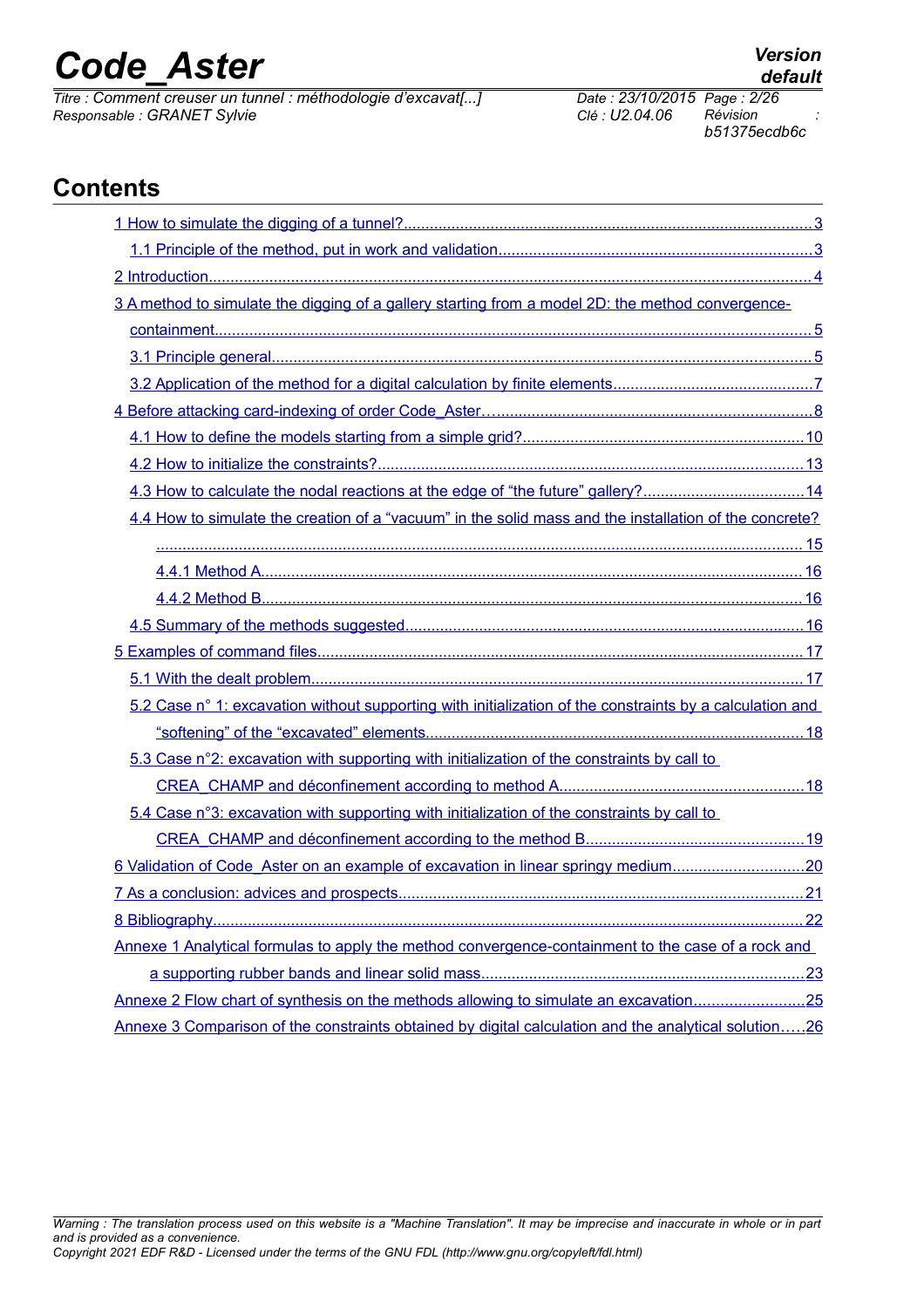*Titre : Comment creuser un tunnel : méthodologie d'excavat[...] Date : 23/10/2015 Page : 3/26 Responsable : GRANET Sylvie Clé : U2.04.06 Révision :*

*b51375ecdb6c*

## <span id="page-2-1"></span>**1 How to simulate the digging of a tunnel?**

## **1.1 Principle of the method, put in work and validation**

#### <span id="page-2-0"></span>**Context**

The studies of géomechanics are generally based on a simulation of underground roadway drivage. Examples of application can be quoted:

- 1. to evaluate the zone damaged by excavation (EDZ) around a gallery of storage;
- 2. to study the resaturation of an cell of storage by water of the site.

A certain number of studies were already conducted by department AMA on this subject, with *Code\_Aster*. However, few practical elements are available in documentations to reproduce this kind of calculation. Department MMC undertook such a modeling with *Code\_Aster*, in order to adapt the procedure of application of the method classically used for this kind of calculation: method "convergence – containment". It comes out from this experiment which this application is not completely commonplace that it is necessary to raise some practical technology matters of implementation. To capitalize this experiment for the future users seemed rather important, in the collective interest of the studies on storage in particular.

#### **Objective**

This note aims main aim to provide some preliminary technical advices to the users of *Code\_Aster* wishing to model an underground excavation.

#### **Methodology**

This note presents an application to a command file of *Code\_Aster* method convergence – containment. After a short recall on the principle of the method, a practical and operational description of the orders to be used is given. The method is illustrated by calculations of validation of *Code\_Aster*, of which the command files are provided in appendix.

### **Result**

Thanks to the application of the protocol suggested, two calculations of validation of *Code\_Aster* were implemented. The relative difference between digital results and analytical solution is lower than 2%.

### **Outlines**

The method can be extended to the calculations nonlinear (plasticity, damage) and coupled in THM, in particular within the framework of studies intended for the storage of nuclear waste.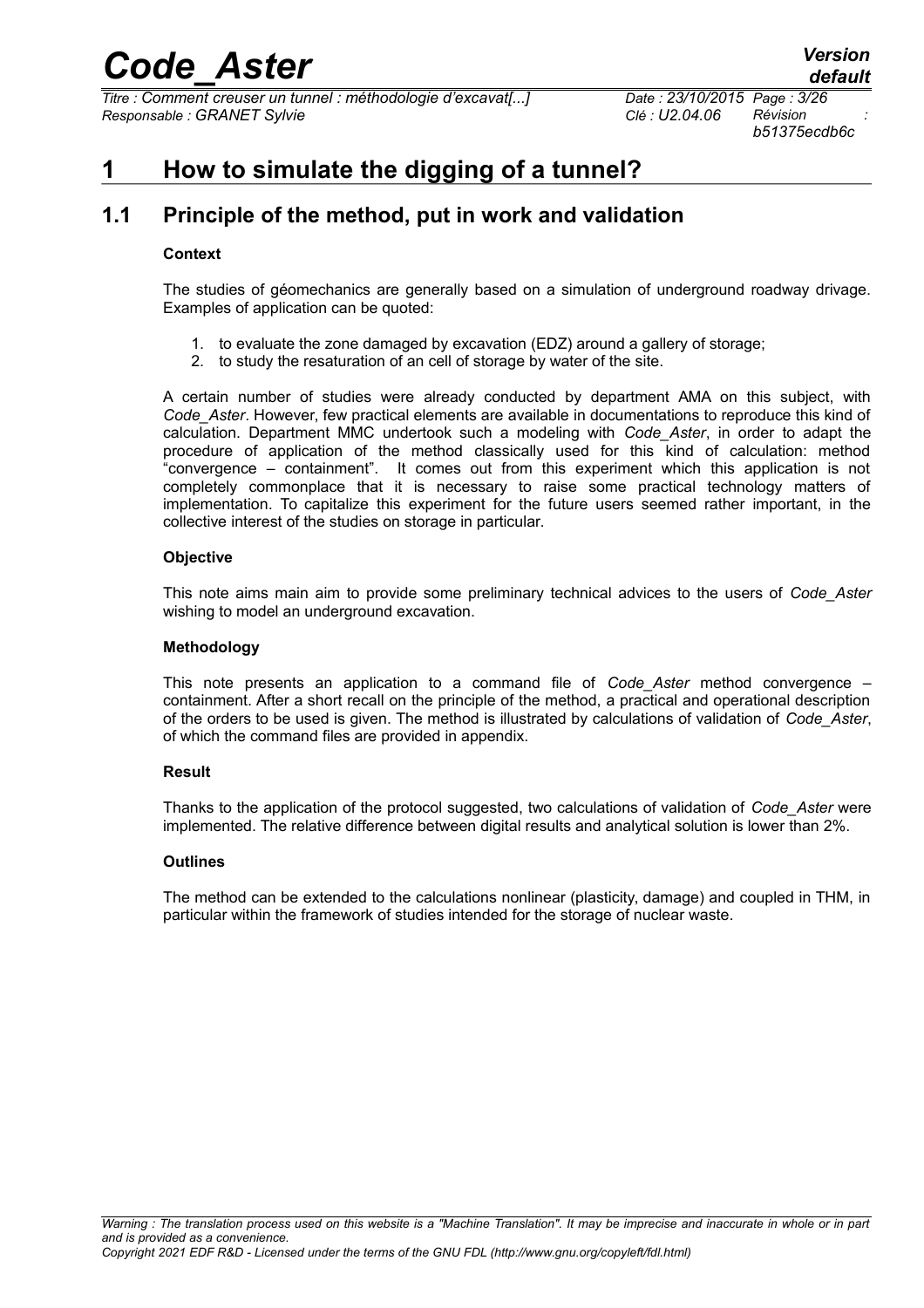*Titre : Comment creuser un tunnel : méthodologie d'excavat[...] Date : 23/10/2015 Page : 4/26 Responsable : GRANET Sylvie Clé : U2.04.06 Révision :*

*b51375ecdb6c*

## **2 Introduction**

<span id="page-3-0"></span>For several years, studies have been carried out with *Code\_Aster* in order to model the behavior of works geotechnics (earth dams, tunnels, barriers worked for the storage of waste…).

*Code\_Aster* was already used in particular to simulate the well or roadway drivage, within the framework of the project *Geological storage of nuclear waste HAVL* (T4-01-10) or at the time of former studies on major storage. The reports written until now (for example [6], [7] or [4]) are focused naturally on the results, in order to answer the precise technology matter which justified the study. However to simulate an excavation using a code finite elements is not inevitably an easy thing, and even if the principles generals are recalled in the documents referred to above, one finds finally few elements on the structure of the command files which were used as support with calculations.

In order to help the engineers in charge of the future studies of underground excavation with *Code\_Aster*, this note indicates some practical advices to begin in the realization from this kind of calculation. Indeed, within the framework of the Storage project, MMC decided to adapt completely the approach put in work by AMA in 2000 and in 2001. For that purpose, all the approach was reproduced with version 6 of *Code\_Aster*, on the basis of grid new and by exploring some alternatives. MMC also profited from the assistance of the agents of AMA. In addition, this work led to a validation of *Code\_Aster* according to classical analytical formulas in linear elasticity (Kirsch formulas and method convergence-containment, [5]).

This report thus presents:

- 1) classical method of simulation of an underground excavation in 2D by means of a code finite elements;
- 2) different the option available to apply this method with *Code\_Aster* ;
- 3) two CAS-tests of validation of *Code\_Aster* for the problems of underground excavations.

Thenecessary one with an advantageous reading of this note is the basic training with the use of *Code\_Aster* like a minimum of familiarization with the software package. The detail of the various orders used is given by the user's documentation of *Code\_Aster* (http://www.code-aster.org).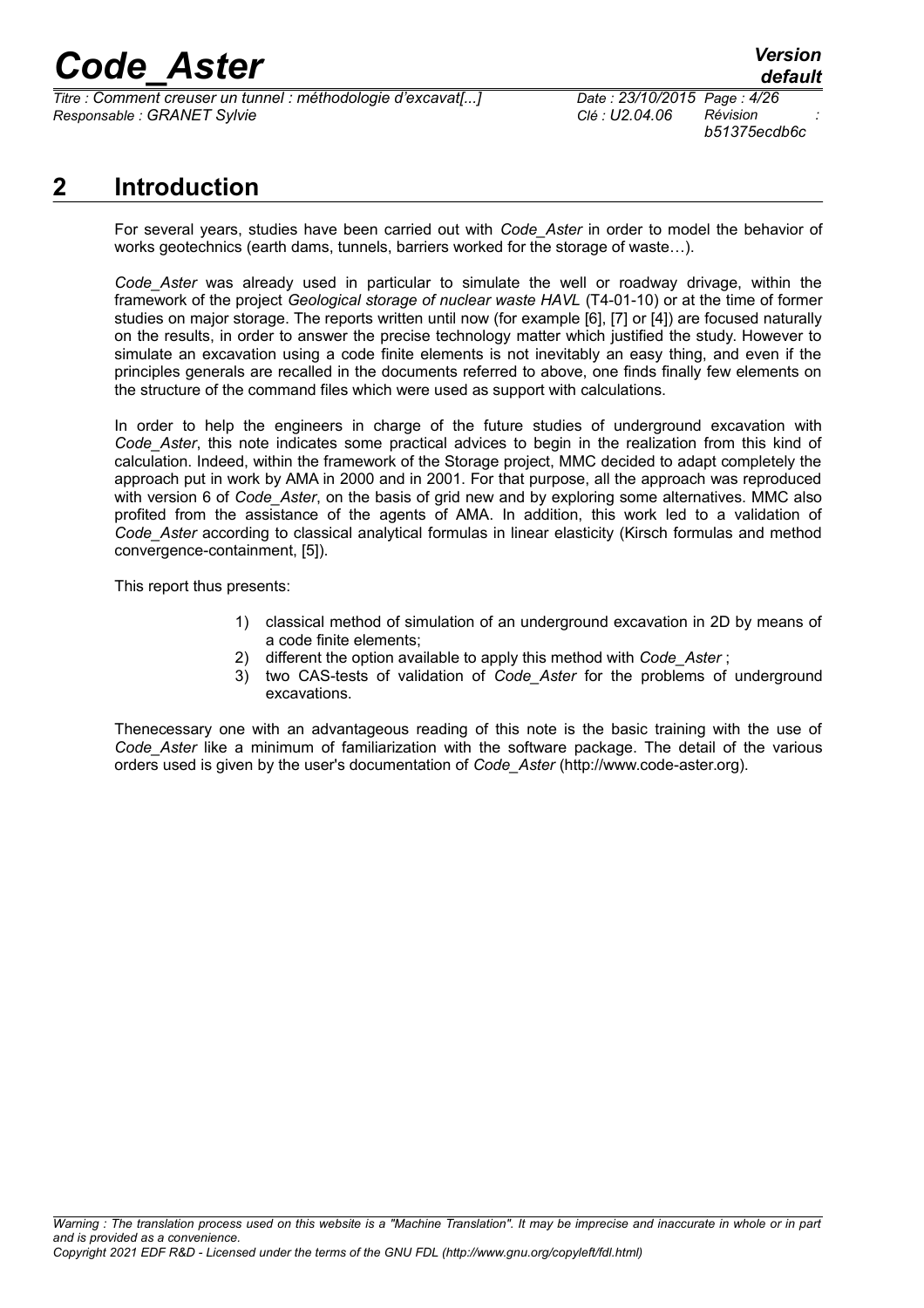*Titre : Comment creuser un tunnel : méthodologie d'excavat[...] Date : 23/10/2015 Page : 5/26 Responsable : GRANET Sylvie Clé : U2.04.06 Révision :*

*b51375ecdb6c*

## <span id="page-4-1"></span>**3 A method to simulate the digging of a gallery starting from a model 2D: the method convergence-containment**

### **3.1 Principle general**

<span id="page-4-0"></span>This part is inspired largely by [5]. Let us announce that the CIH and TEGG also conducted a certain number of studies with this method (for example, [2]). It is advised with the reader to refer to these documents for more information on the principle of the method. The paragraphs which follow summarize only the essence of the approach.

The method convergence-containment is usually used in the engineering of the underground works. Its objective is to obtain an order of magnitude of displacements of the walls of the tunnel as well as the efforts taken again by the rock and supporting. This method makes it possible to simplify the calculation of a three-dimensional work by a two-dimensional calculation, by the introduction of an adimensional parameter  $\lambda$  called "rate of déconfinement". It rests on the following assumptions:

- 1) plane deformations with assumption of small disturbances;
- 2) the tunnel is supposed of circular section and horizontal axis;
- 3) homogeneous ground of infinite extension;
- 4) solid mass following a linear or elastoplastic elastic behavior;
- 5) initial state of the constraints presumedly isotropic and homogeneous;
- 6) deep tunnel: no significant variation of constraints on the height of the gallery. In practice, if *H* is the average depth of the work and *R* its ray, this assumption is supposed to be satisfied if  $H/R > 10$ ;
- 7) quasi-static balance (not of terms of acceleration).

One is interested in a section located in a plan perpendicular to the axis of the tunnel and one wishes to carry out a two-dimensional calculation. The parameter  $\lambda$  is supposed to take into account the mechanical influence of the proximity of the coal face to this section, i.e. of a phenomenon whose origin is out of plan considered by calculation.  $\lambda$  depends on several parameters (rock, supporting, length of nonconstant tunnel behind the coal face…) and its determination is not inevitably immediate (many publications on the subject, for example [1]). This problem of analytical determination of the rate of déconfinement leaves the framework of this document.

In fact, one introduces  $\lambda$  to consider a fictitious tensor of the constraints  $\sigma$  in the ground, which is a fraction of the initial constraint  $|\sigma_{0}|$ :

$$
\underline{\sigma} = (1 - \lambda) \cdot \underline{\sigma}^0 \quad \text{with} \quad 0 \le \lambda \le 1
$$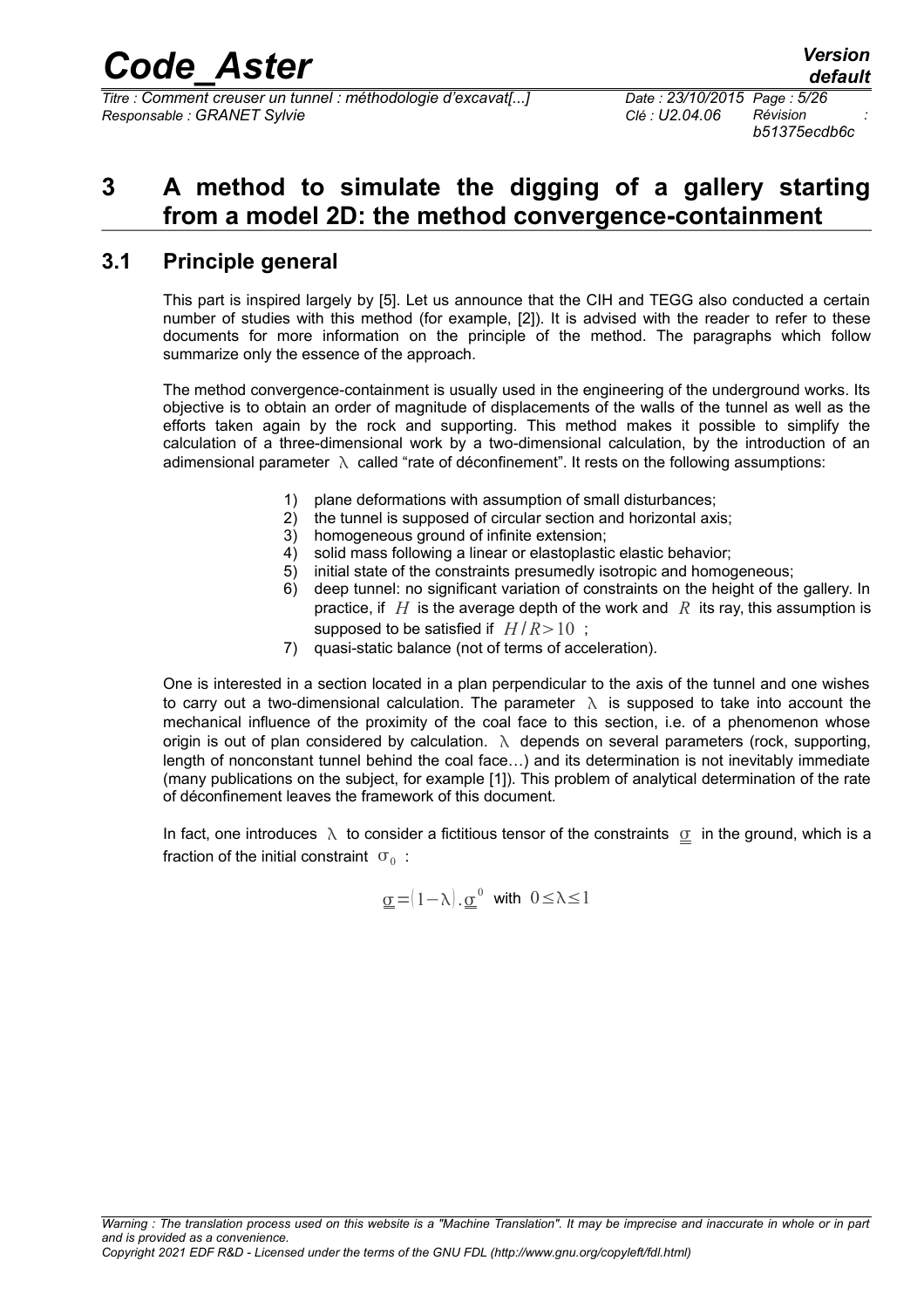*default*

 $\overline{T}$ itre : Comment creuser un tunnel : méthodologie d'excavat[...] *Responsable : GRANET Sylvie* 

| Date: 23/10/2015 Page: 6/26 |              |  |
|-----------------------------|--------------|--|
| Clé : U2.04.06              | Révision     |  |
|                             | b51375ecdb6c |  |

[the Figure 3.1-a] below the evolution illustrates of  $\lambda$  and of the radial constraint  $\sigma_R^{\parallel}$  for a nonconstant tunnel.



### Figure 3.1- has: Evolution of the rate of déconfinement  $\lambda$  and of the radial constraint  $\sigma_{\nu}$ **in the case of a nonconstant tunnel**

Let us notice that  $\lambda = 1$  corresponds to déconfinement total of the rock: the influence of the coal face on the behavior of the slice of tunnel disappeared and the tunnel is comparable to a very thick tube.

Since a part, even the totality of the constraints initially present within the solid mass disappear (it is precisely the phenomenon of déconfinement), the walls of the excavation will tend to approach to reach a new mechanical balance. It is the phenomenon of "convergence". This phenomenon can lead to the ruin of the work if the structure does not manage to find a state of steady balance following the excavation.

If, for safety reasons or on stability, one decides to pose a supporting or a coating with the wall of the tunnel, those go, from their mechanical stiffness, to be opposed to the natural phenomenon convergence. In this case, final balance thus depends on the mechanical interaction between the rock and the coating. Generally, this balance does not make it possible the constraints in the rock solid mass to be cancelled like in the case of the nonconstant tunnel. It is said whereas the ground is confined, from where the name of the method "convergence-containment".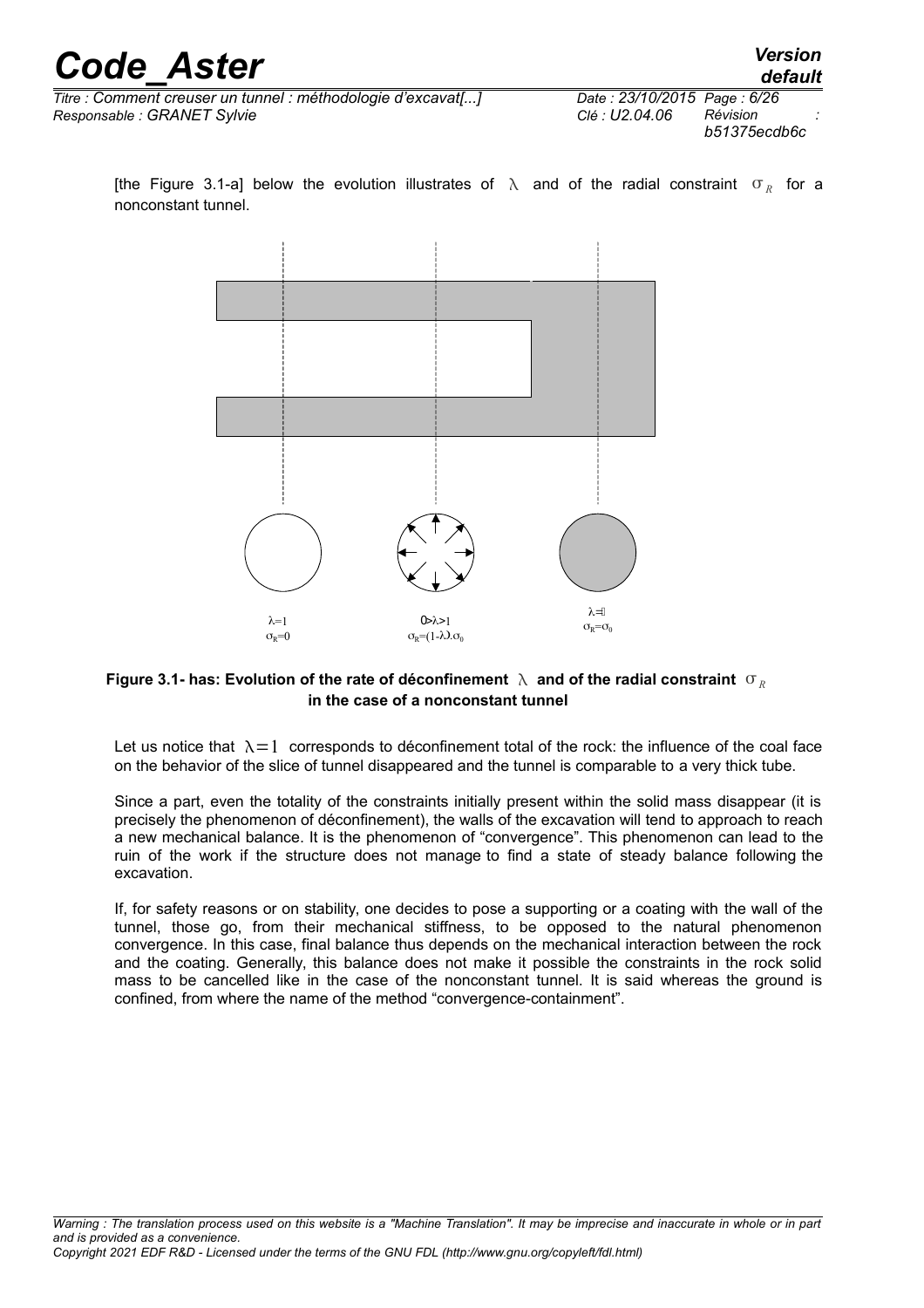| <b>Code Aster</b>                                            |                             | <b>Version</b><br>default |
|--------------------------------------------------------------|-----------------------------|---------------------------|
| Titre : Comment creuser un tunnel : méthodologie d'excavat[] | Date: 23/10/2015 Page: 7/26 |                           |
| Responsable : GRANET Sylvie                                  | Clé : U2.04.06              | Révision                  |

Graphically, the application of this method amounts searching the point of intersection of the curve of convergence, deduced from the behavior of the ground, and the curve of containment, deduced from the behavior of supporting [Figure 3.1-b].

*b51375ecdb6c*



**Figure 3.1-b: Example of curves of convergence and containment**

The equations of the method "convergence-containment" in the case of a linear elastic solid mass are provided in [§Annexe 1].

That it is for analytical or digital calculations, this method allows, using a simple model 2D, to deal the 3D problem which the simulation of an excavation constitutes.

## **3.2 Application of the method for a digital calculation by finite elements**

<span id="page-6-0"></span>A characteristic of calculations of excavation by finite elements is the need for implementing several models (in the broad sense).

Indeed, a classical course of modeling can be summarized by the following stages:

- 1) stage 1: initialization of the constraints *in situ* ;
- 2) stage 2: calculation of the nodal reactions on the level of the walls of the excavation;
- 3) stage 3: déconfinement solid mass to simulate the progressive excavation and the distance of the coal face;
- 4) stage 4: possible installation of a supporting/coating and end of déconfinement.

If the study requires it, the sequence of stages 2.3 and 4 can be repeated (case of an excavation in divided sections, for example).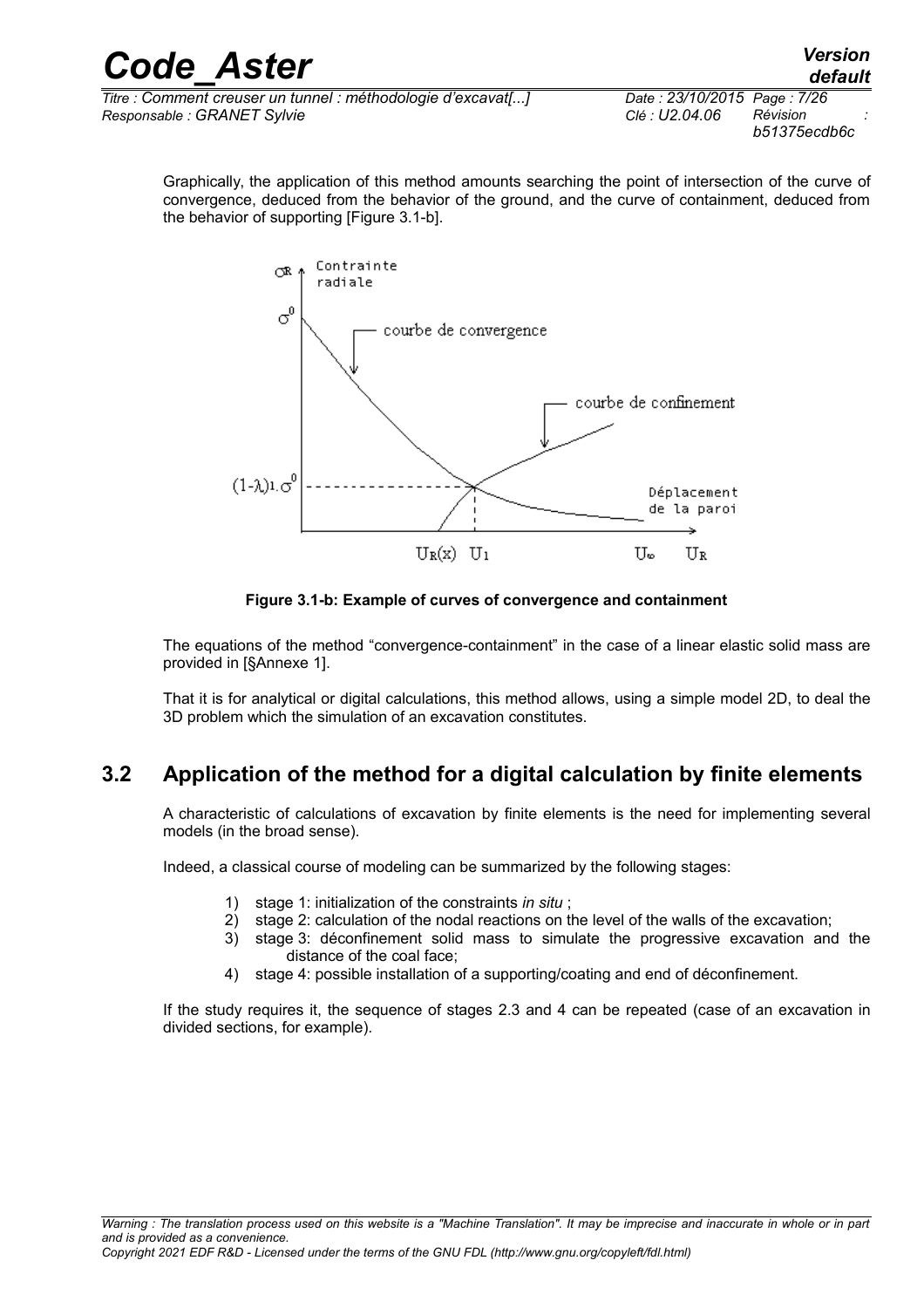*default*

*Titre : Comment creuser un tunnel : méthodologie d'excavat[...] Date : 23/10/2015 Page : 8/26 Responsable : GRANET Sylvie Clé : U2.04.06 Révision :*

In most case, the sequence of calculations is thus done on the basis of four configuration [Figure 3.2a].



### **Figure 3.2-a : Typical example of sequence of a calculation of excavation with a computer code**

The first configuration is used for:

- 1. to initialize the constraints of origin geostatics:
- 2. to initialize the hydrostatic pressure due to the possible presence of water and the temperature (the present note does not discuss this precise item in detail);

The second configuration makes it possible to calculate the reactions to the nodes representing the edge of the excavation.

At these stages of modeling, all the elements of the grid thus correspond to a material of type ground or rock. One thus obtains a solid mass of ground in which reign a state of stresses corresponds to the state of stresses *in situ* in the plan perpendicular to the axis of the gallery. One also knows the nodal reactions at the edge of the excavation, which will allow déconfinement partial or total of the solid mass in the stages which follow.

The third configuration is dedicated to déconfinement: one decreases the nodal reactions at the edge of the excavation in order to simulate the digging of the tunnel. At the time of the realization of this stage, the finite elements in the area corresponding inside the gallery should not take part any more in the rigidity of the model. As it further will be seen, this can be taken into account in several ways in practice.

One possibly passes to a fourth stage if one wants to simulate the installation of a supporting concrete in the course of déconfinement for example. In this case, one adds elements with characteristics of concrete and one continues reduction in the nodal reactions calculated in the stage n°1 to complete calculation.

One thus notices that certain parts of the initial model will be seen affecting properties of ground successively, of "concrete vacuum" then. In this sequence the source of some intrinsic difficulties is at this kind of calculation.

The application of this approach by means of *Code\_Aster* fact the object of the following chapters. It is based on a simple case.

## **4 Before attacking card-indexing of order** *Code\_Aster***…**

<span id="page-7-0"></span>This chapter relates to some particular points of modeling which it seems important to comment before being interested in the command files themselves. It is made up of a succession of paragraphs treating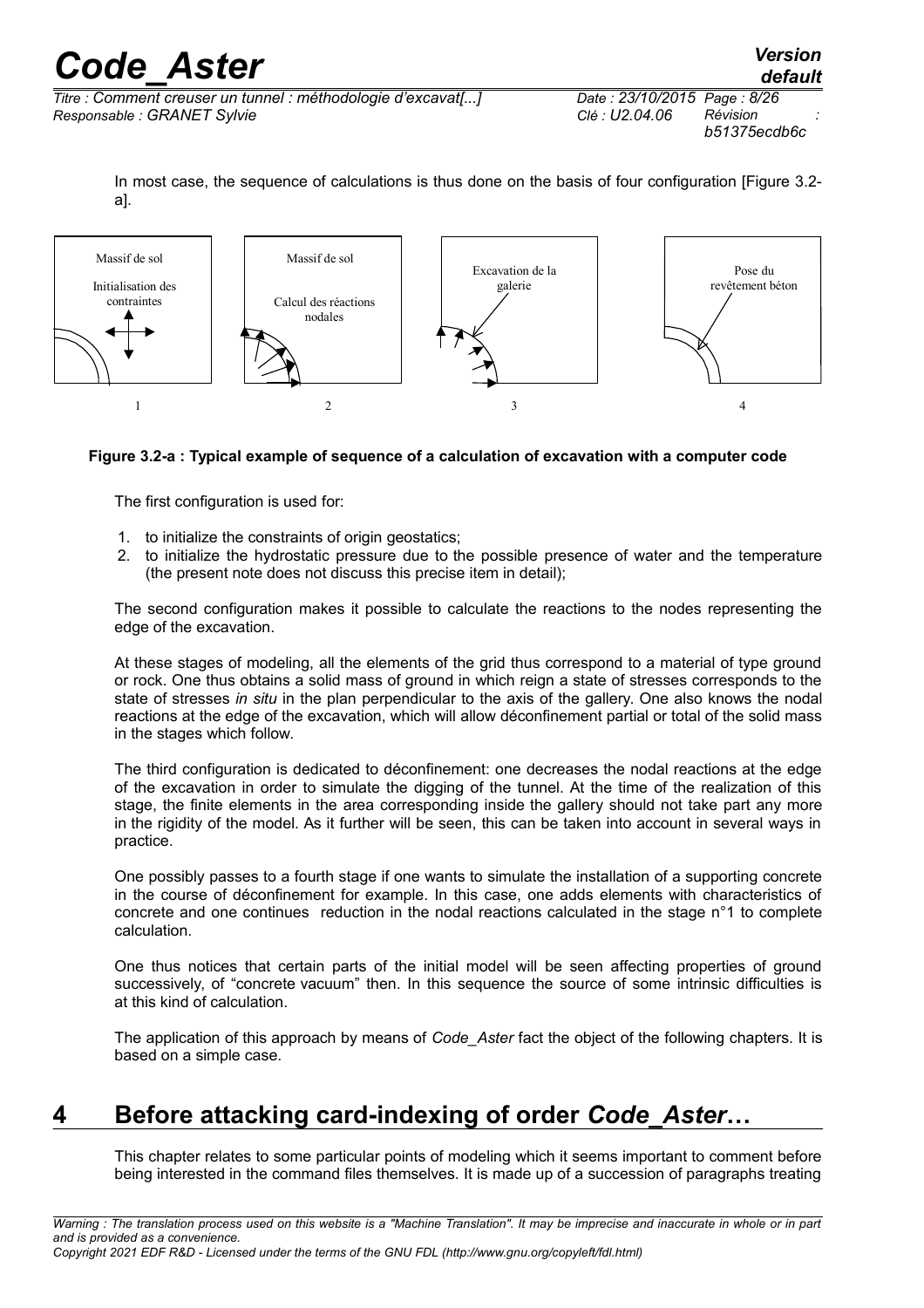*Titre : Comment creuser un tunnel : méthodologie d'excavat[...] Date : 23/10/2015 Page : 9/*<br>Responsable : GRANET Sylvie *Date : D2.04.06* Révision  $Responsible : GRANET$  Sylvie

*default*<br>*Date : 23/10/2015 Page : 9/26 b51375ecdb6c*

each one a question which an engineer can put when he carries out a classical calculation of excavation using a standard code finite elements like *Code\_Aster*.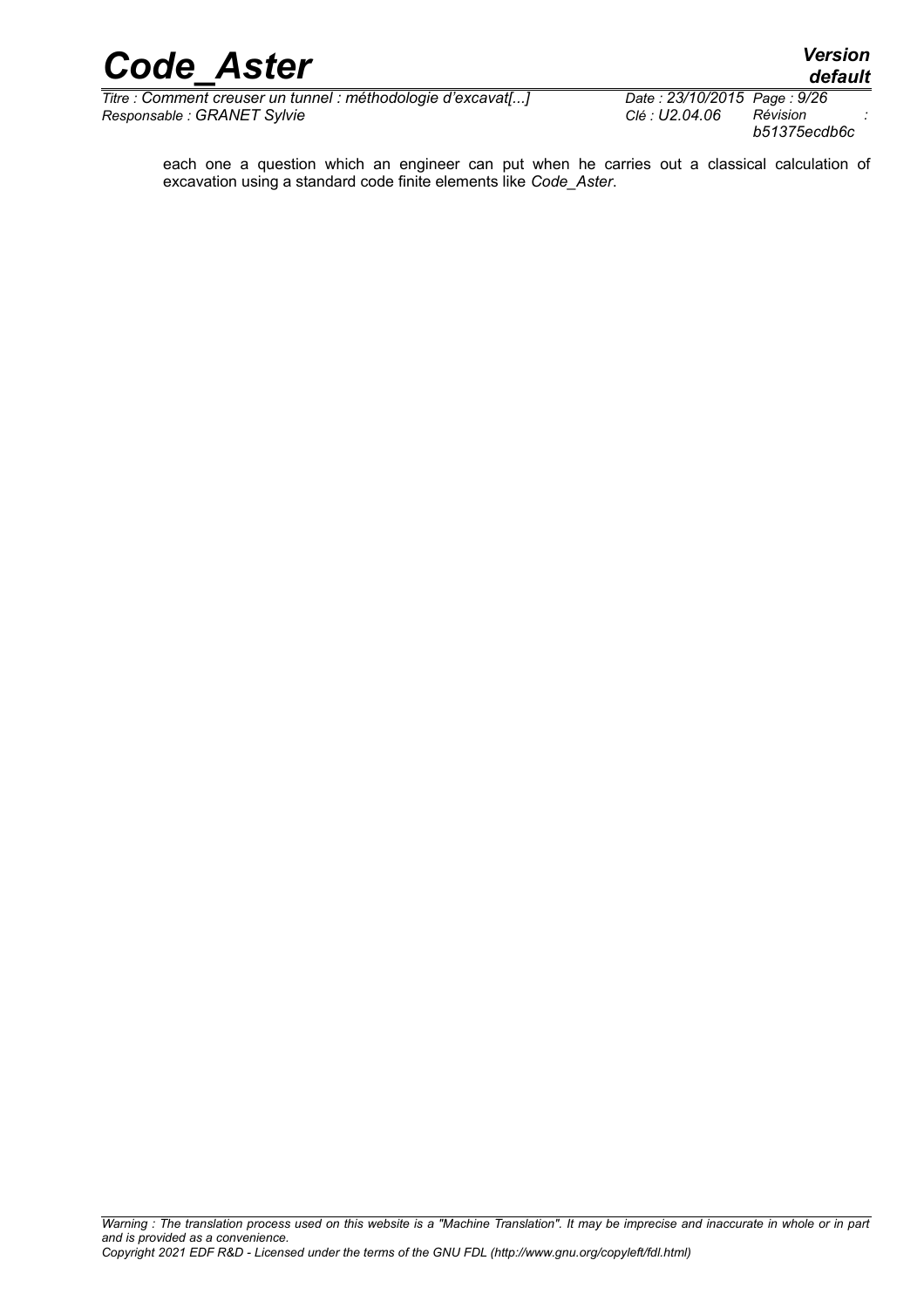*Titre : Comment creuser un tunnel : méthodologie d'excavat[...] Date : 23/10/2015 Page : 10/26 Responsable : GRANET Sylvie* 

*b51375ecdb6c*

## **4.1 How to define the models starting from a simple grid?**

<span id="page-9-0"></span>The grid chosen in this study represents a quarter of model representing a cylindrical gallery in infinite medium. The ray of the gallery is of 1,50*m* , the thickness of concrete is 0,30*m* and the grid is a square of 20 *m* on side. According to the usual rules of modeling, the relationship between the excavated ray *R* and dimension characteristic of the grid *L* is sufficient to consider that the boundary conditions do not disturb the behavior of the excavation (  $L \geqslant 10\!\times\!R$  ).



**Figure 4.1-a: Grid used and materials**

*Warning : The translation process used on this website is a "Machine Translation". It may be imprecise and inaccurate in whole or in part and is provided as a convenience. Copyright 2021 EDF R&D - Licensed under the terms of the GNU FDL (http://www.gnu.org/copyleft/fdl.html)*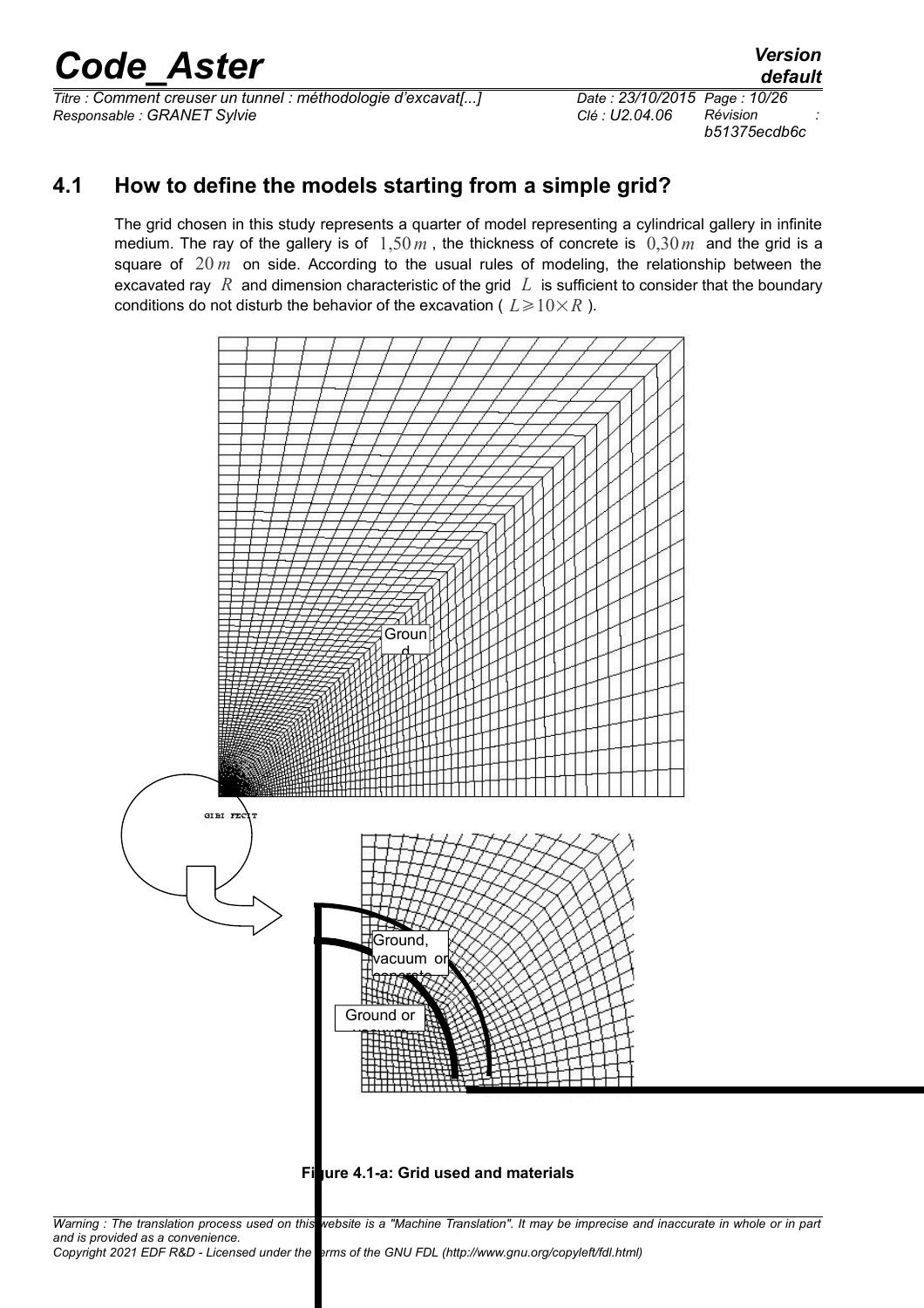

*b51375ecdb6c*

From the point of view of the models (to the direction *Code Aster*), it is necessary to distinguish some particular zones from the grid (besides the other more classical zones, like the edges of the grid) and to create the following objects (the names refer to the command files presented in Appendix):

- 1) the excavated edge where will be applied the nodal reactions to simulate déconfinement (called BORD ) ;
- 2) the two points which are located at the ends of this curve, which are concerned at the same time by the loading of déconfinement and the boundary conditions at the edge of the solid mass.



### **Figure 4.1-b: Points and of points particular to identify together in the models** *Code\_Aster*

One can thus define (for example, because several configurations are possible):

- 1) a model SOL, in which all the grid is affected finite elements;
- 2) a model SOL REST who does not understand the meshs which correspond to the excavated part (they are not affected finite elements);
- 3) a model SOL\_REST0 who understands SOL\_REST and affected meshs corresponding to the concrete pavement of finite elements.

#### **Note:**

The use of such a geometry to do a real calculation of excavation is partially criticizable, because symmetry suggested risk to generate a nonphysical loading. In the event of application of the actual weight for example, this one would be directed upwards in the lower part of the tunnel!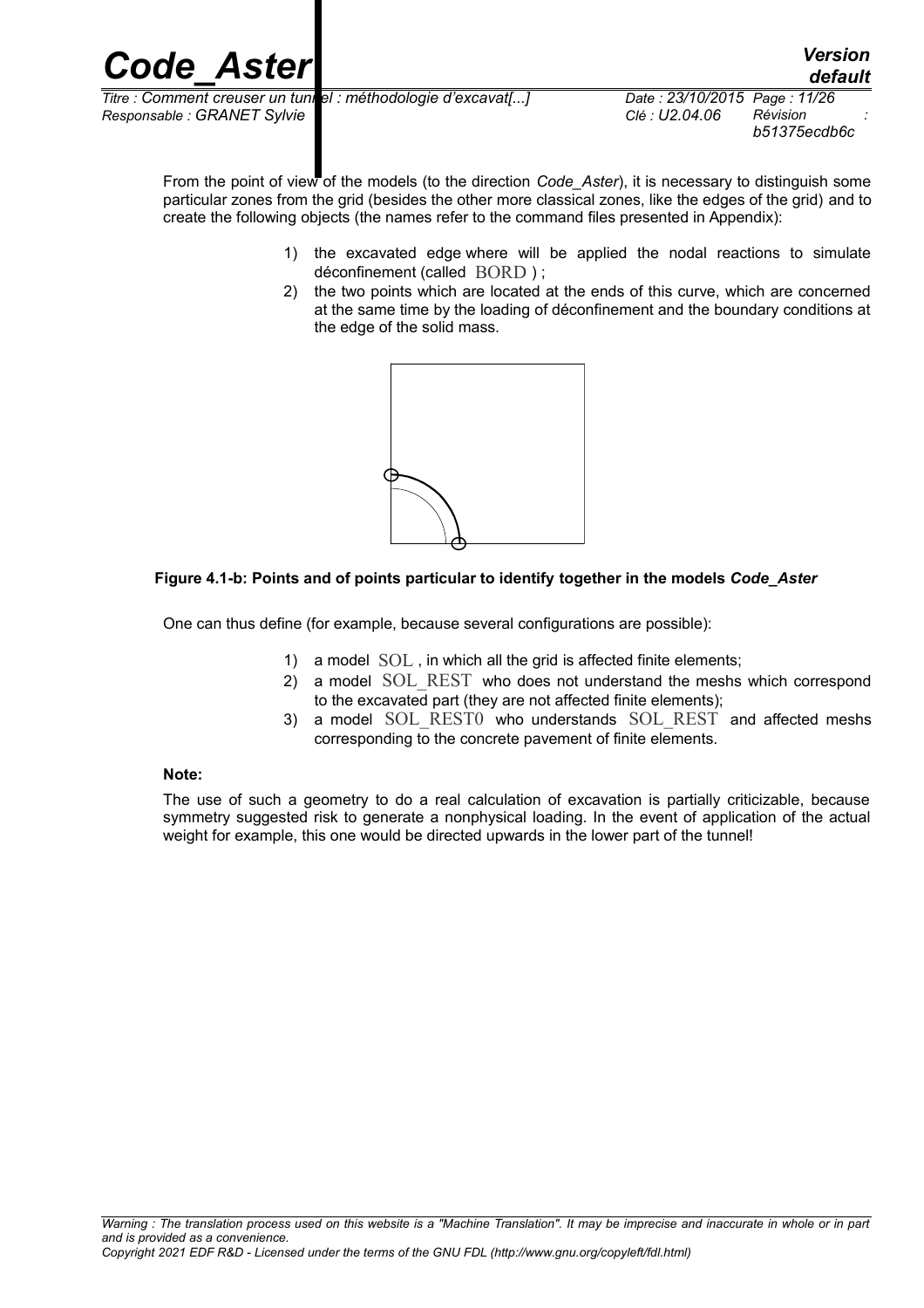*Titre : Comment creuser un tunnel : méthodologie d'excavat[...] Date : 23/10/2015 Page : 1.*<br>Responsable : GRANET Sylvie *Date : D2.04.06* Révision  $Responsible : GRANET$  Sylvie





**Figure 4.1-c: Example of aberration which the use of a quarter of model can generate in the simulation of a tunnel**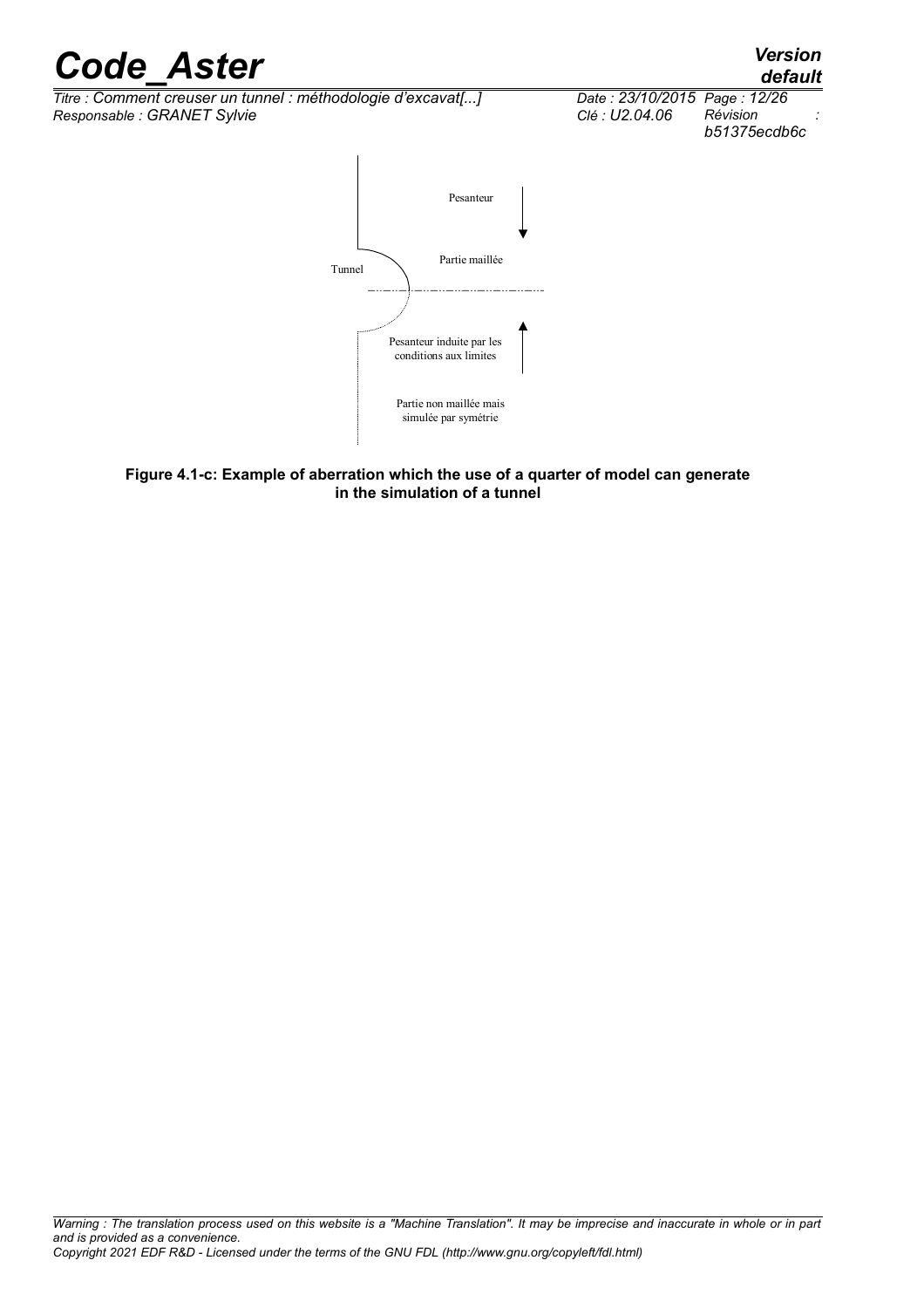| <b>Code Aster</b>                                            | <b>Version</b><br>default    |
|--------------------------------------------------------------|------------------------------|
| Titre : Comment creuser un tunnel : méthodologie d'excavat[] | Date: 23/10/2015 Page: 13/26 |

*Titre : Comment creuser un tunnel : méthodologie d'excavat[...] Date : 23/10/2015 Page : 13/26 Responsable : GRANET Sylvie Clé : U2.04.06 Révision : b51375ecdb6c*

For a realistic study where one would wish to initialize the constraints using a loading in actual weight, it would be thus necessary "to net the ground" until the rigid substratum (rock considered indeformable), or all at least until a sufficient depth to free itself from the problem mentioned above. One thus nets a half-model in this case there.

However, within the framework of our study, this constraint of grid did not obstruct us, since we took into account neither the actual weight, nor couplings THM. The simulated loading is completely compatible with the analytical solutions tested.

### **4.2 How to initialize the constraints?**

<span id="page-12-0"></span>Constraints *in situ* are generally represented by a tensor of order 2 whose principal directions correspond to the vertical and the horizontal one. The vertical constraint is generally equal to the weight of the various formations located above point considered and the horizontal constraint is proportional to the vertical constraint:

$$
\sigma_{v} = \gamma . z
$$
  

$$
\sigma_{h} = K_0 . \sigma_{v}
$$

with  $\, {\bf y} \,$  the voluminal weight of the overlying ground (in  $\, kN\, /m^3 \,$  for example) and  $\, K_{\,0} \,$  a coefficient without dimension.  $\,K_{\,0}\,$  can be given by measurements *in situ* or estimated by more or less empirical relations. In the case of a semi-infinite solid mass subjected to an external constraint on its higher edge or to its actual weight, the theory of linear elasticity provides a value of  $K_0$  according to the Poisson's ratio  $v$  :

$$
K_0 = \frac{\nu}{1 - \nu}
$$

Two methods were tested with *Code\_Aster* to initialize the constraints in the country rock:

- 1. realization of a calculation (order STAT NON LINE) with a fictitious material equipped with a Poisson's ratio allowing to obtain the report  $|K_{0}|$  wished. This calculation is carried out on the model which takes again all the grid of the study (for example, the model called SOL in the preceding chapter). In this case,  $K_0 \leq 1$  (case of linear elasticity). There exist many cases where  $K_0 \geq 1$  (if the ground is subjected to tectonic constraints, for example). In this case, the following method becomes obligatory;
- 2. to directly assign the constraints to all the elements of the grid by the order CREA\_CHAMP (OPERATION = 'AFFE') ;

The first solution requires to define a fictitious material and to implement a calculation moreover. However, if the loading is the actual weight (what is not the case of the CAS-test that we propose), this method appeared at the same time intuitive to us and simple. In the case of a uniform stress field, the use of CREA\_CHAMP is unquestionably the most interesting method: it saves time computing and its call is even simpler. For more complex distributions of constraints, CREA\_CHAMP also function but we did not use it (to refer to documentation [U4.72.04] who gives an example adaptable to our problem).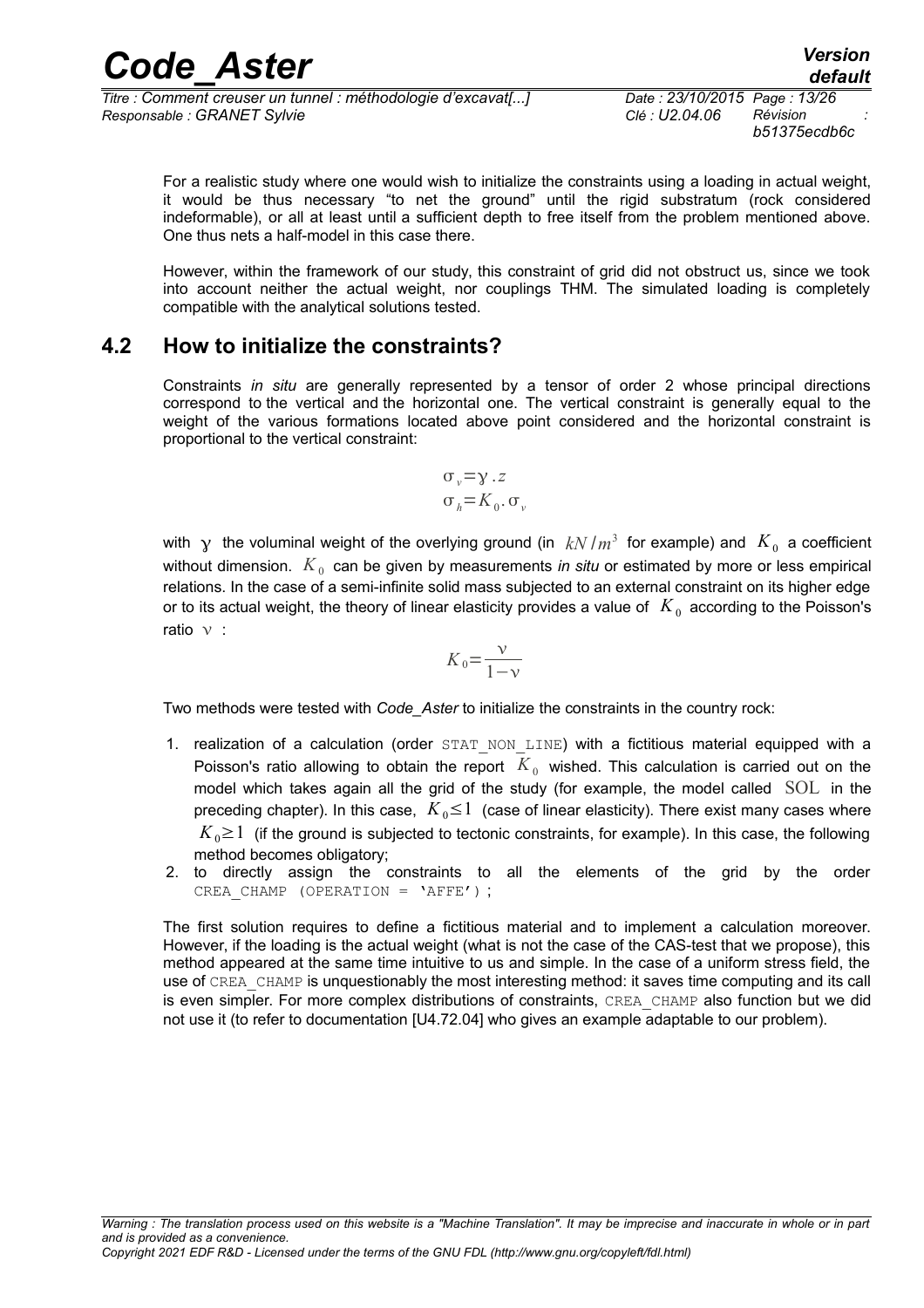*Titre : Comment creuser un tunnel : méthodologie d'excavat[...] Date : 23/10/2015 Page : 14/26 Responsable : GRANET Sylvie Clé : U2.04.06 Révision :*

*b51375ecdb6c*

## <span id="page-13-0"></span>**4.3 How to calculate the nodal reactions at the edge of "the future" gallery?**

To calculate the nodal reactions at the edge of the gallery, it is necessary to block this part of the grid. This operation should not generate nonphysical constraints by incompatibility with the loading applied at the time of the phase of initialization. constraints. An opportunity given consists in imposing the same loading as at the time of the initialization of the constraints by blocking the nodes of the edge of the gallery *only during this stage of calculation*. This operation is without effect on the total result, which remains identical to that of the preceding stage, but the "temporary" blocking of the nodes of the edge of the gallery makes it possible to evaluate the nodal reactions there.



#### **Figure 4.3-a: Blocking of the nodes of the edge of the gallery to calculate there nodal reactions**

Concretely, this relative blocking of the edge of the gallery is possible thanks to the option DIDI (for Differential Dirichlet) of the keyword EXCIT of the operator STAT\_NON\_LINE (Document [U4.51.03]). The blocking of these nodes applies only to the increment of displacement considered and not to total displacement (one imposes  $\Delta u = 0$  and not  $u = 0$ ).

The initial state of this calculation (keyword ETAT\_INIT of the operator STAT\_NON\_LINE) is defined by the stress field obtained at the conclusion of the preceding stage.

Once this intermediate calculation carried out, the calculation of the nodal reactions is carried out simply with the order CALC\_CHAMP (FORCE =  $'REACNODA'$ ). It is then advisable to provide to the order CALC CHAMP all loadings having produced the result from which the nodal reactions are calculated, without omitting the loading voluminal if they exist (not taken into account in the examples treated here).

One then builds a vector of loading by the recovery of the nodal reactions (CREA\_CHAMP with the keywords TYPE CHAM = 'NOEU DEPL R' , NOM CHAM = 'REAC NODA' and OPERATION = 'EXTR'). It should be noted that according to the paragraph [§3.1.1] of the user's documentation of Code Aster [U4.72.04], the option TYPE CHAM = 'NOEU DEPL R' order CREA CHAMP is in fact without effect here (but nevertheless obligatory from the syntactic point of view), since an extraction is carried out. This vector is then defined by the order AFFE\_CHAR\_MECA with the keyword VECT\_ASSE as a loading for the call following to the order STAT NON LINE (corresponding to the progressive excavation of the gallery). This loading is associated with a function (operator DEFI\_FONCTION) describing the evolution of the rate of déconfinement as the progression of the digging.

Also let us notice that all the nodal reactions are extracted: those which act on the edge of the gallery as those which act on the other edges of the model. Since these last act on blocked points *with all the stages of the calculation of excavation*, their injection as a loading in STAT\_NON\_LINE according to is without effect on the constraints and the deformations within the structure.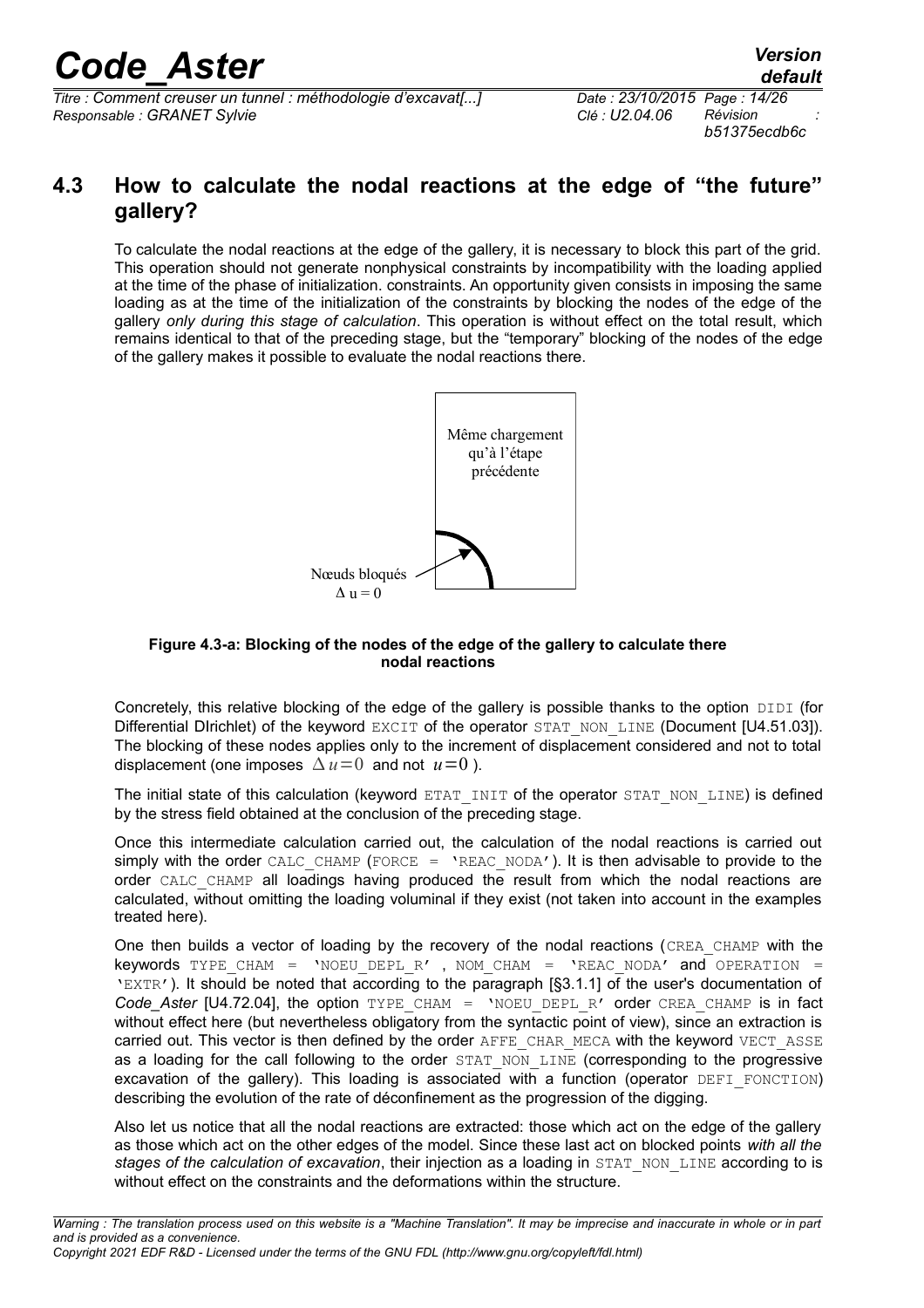*Titre : Comment creuser un tunnel : méthodologie d'excavat[...] Date : 23/10/2015 Page : 15/26 Responsable : GRANET Sylvie Clé : U2.04.06 Révision :*

*b51375ecdb6c*

### <span id="page-14-0"></span>**4.4 How to simulate the creation of a "vacuum" in the solid mass and the installation of the concrete?**

Once carried out the calculation of the nodal reactions the question of the "elimination" of the excavated part of the digital model arises so that its rigidity does not block the convergence of the tunnel. For that purpose, we adopted two methods [Figure 4.4-a]:

- 1) method *A* : quasi-cancellation of the mechanical properties of the elements located in the excavated zone (example:  $E=0,0001 Pa$ ), then introduction of more realistic properties during the installation of supporting or the coating. This method makes it possible to simplify the command file *Code\_Aster* and gives correct results for the simple case that we studied (small circular gallery, excavated in only one section in an elastic solid mass). To conduct more elaborate studies where the digital processing could be affected by the presence of element with very low rigidity, it seems nevertheless preferable to us to be based on the following method;
- 2) method *B* : initialization of the constraints directly by creation of fields at the points of Gauss resulting from a calculation concerning a preceding stage.



### **Figure 4.4-a: Various principles of modeling to simulate déconfinement solid mass**

Other methods that we did not test can undoubtedly be applied to the studied problem (as the creation of double nodes at the borders between materials who allow to bind or not the two structures).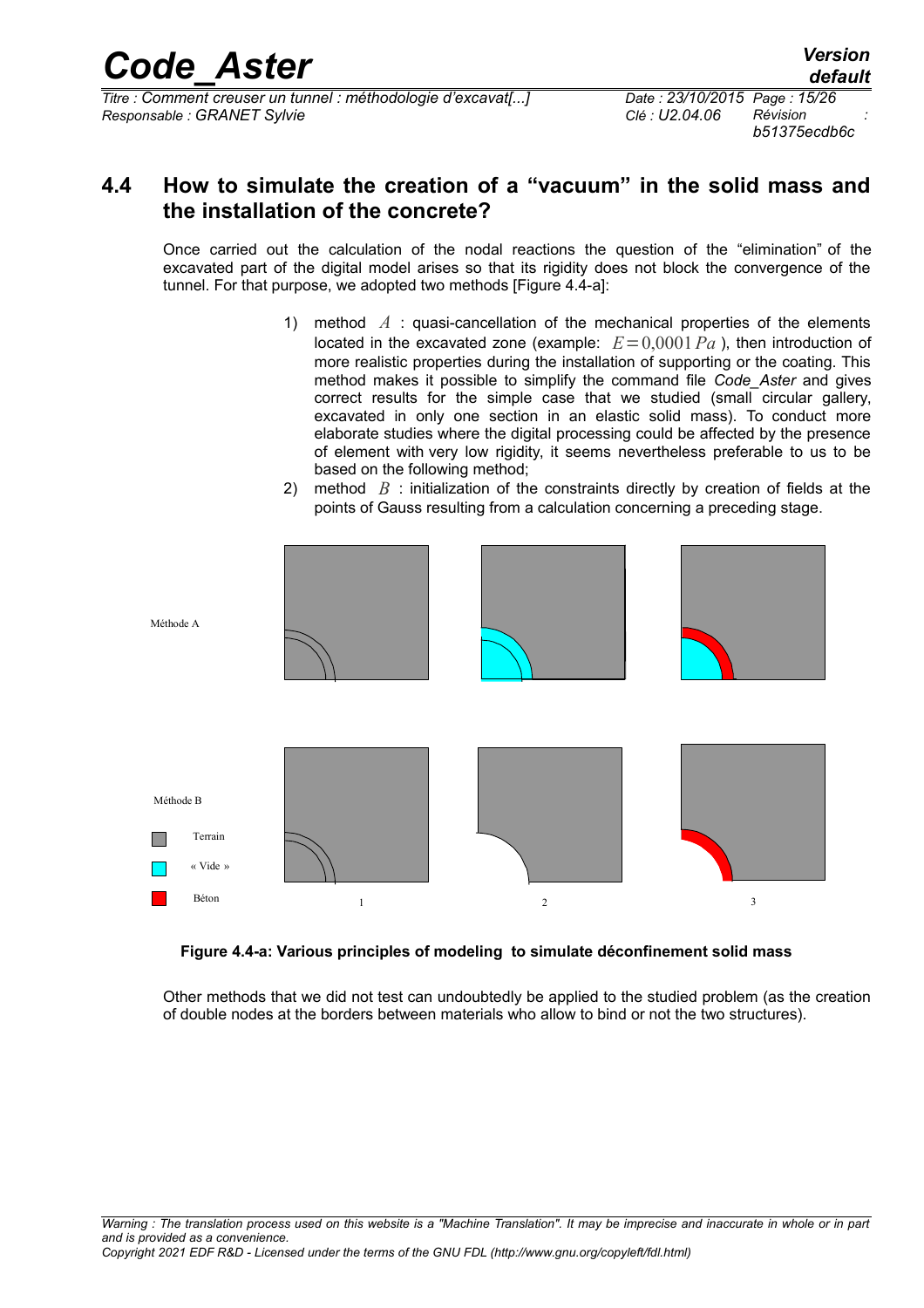*Titre : Comment creuser un tunnel : méthodologie d'excavat[...] Date : 23/10/2015 Page : 16/26 Responsable : GRANET Sylvie Clé : U2.04.06 Révision :*

*b51375ecdb6c*

### **4.4.1 Method A**

<span id="page-15-2"></span>Method *A* do not call for a particular observation: it is enough to assign very weak mechanical characteristics to the meshs becoming "empty" during calculation of déconfinement.

One proceeds in two times:

- 1. a first order STAT\_NON\_LINE, which makes it possible to reinject the loading made up of the vector of the nodal reactions and the boundary conditions. The "empty" meshs thus correspond to a very soft material;
- 2. a second call to STAT\_NON\_LINE who introduces supporting or the concrete pavement while assigning to the corresponding meshs of the realistic characteristics for such a material.

With each call, the initialization of calculation takes again the entirety of the fields resulting from preceding calculations (operand EVOL\_NOLI for the keyword ETAT\_INIT).

### **4.4.2 Method B**

<span id="page-15-1"></span>This procedure is based on the sequence of several models (to the direction *Code\_Aster*). Calculation is carried out by copying certain fields from one model to another.

Fields to be assigned to the model corresponding at the stage *B*−3 [Figure 4.4-a] are formally the linear combination of two fields:

- 1. fields resulting from the preceding stage of calculation ( *B*−2 ) and which relates to only the model corresponding to the solid mass of private ground of the excavated zone;
- 2. fields assigned to the elements of the group of mesh which represent the concrete voussoirs, in the model which understands the solid mass and the gallery lining. In our case, these fields must be initialized to 0 in *B*−3 . For that, one can for example assign a null weight to their contribution in the linear combination. Thus these fields can in fact being obtained by an intermediate calculation without real physical significance, for example the simple application of the boundary conditions.

The order is used CREA\_CHAMP with the option ADZE to assign to the points of Gauss of the third the linear combination of fields resulting from preceding calculations models.

### **4.5 Summary of the methods suggested**

<span id="page-15-0"></span>To initialize the constraints, one can call on two methods:

- 1. Method  $I:$  to do a calculation (call to  $STAT-NON-LINE)$  on fictitious material;
- 2. Method  $II$  : to create the stress field wished by CREA\_CHAMP.

To simulate the digging and the installation of the voussoirs, one has the choice between:

- 1. Method *A* : who consists in mechanically affecting "flexible" characteristics very in the excavated zone;
- 2. Method *B* : who makes the use of several models which are connected and which is closer to the physical reality of the modelled structure, the materials appearing and disappearing by activation from one model to another. This method will be privileged.

A synthetic flow chart is proposed in [§Annexe2].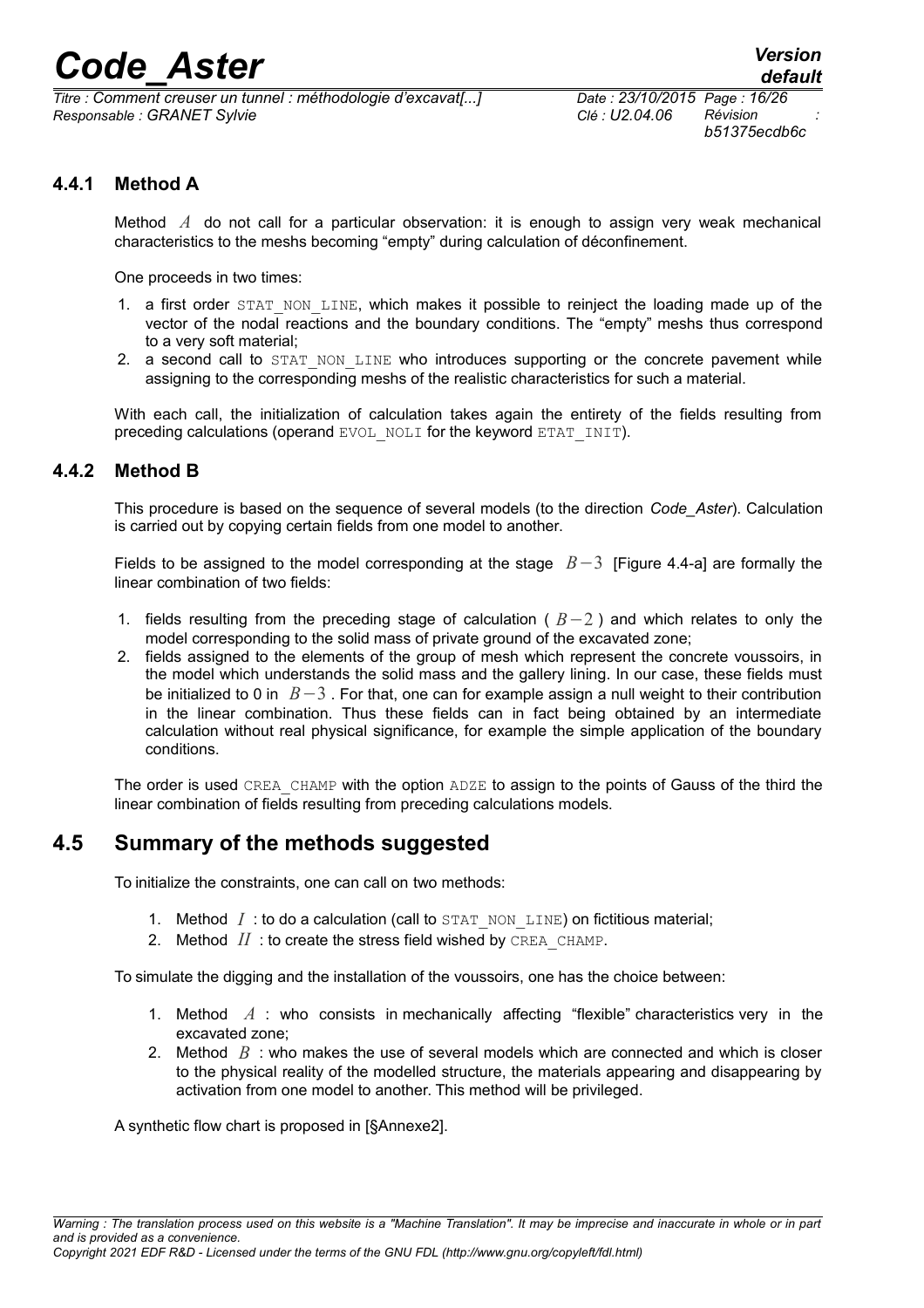*Titre : Comment creuser un tunnel : méthodologie d'excavat[...] Date : 23/10/2015 Page : 17/26 Responsable : GRANET Sylvie Clé : U2.04.06 Révision :*

*b51375ecdb6c*

## **5 Examples of command files**

<span id="page-16-1"></span>This part presents examples of structures of command file *Code\_Aster* concerning a circular excavation in infinite and elastic medium linear, within the framework of a purely mechanical study (not of coupling THM). The cases presented here are the object of the cases test of validation SSLP105A, SSLP105B and SSLP105C.

Three calculation cases are presented in this part:

- 1. an excavation without supporting with initialization by a bearing calculation on a fictitious material to obtain the stress field wished (method *I* ) ;
- 2. an excavation with supporting, initialization of the constraints by a call to CREA\_CHAMP and followed by the method  $\tilde{A}$  for déconfinement and poses it voussoirs (methods  $II + A$ );
- 3. an excavation with supporting, initialization of the constraints by a call to CREA\_CHAMP and followed by the method  $B$  for déconfinement and poses it voussoirs (methods  $I I + B$ ).

For cases 2 and 3, the scenario of digging is the following: excavation, déconfinement to 50% (  $\lambda$ =0.5 ), poses voussoirs of 30 *cm* of thickness and end of déconfinement.

### **5.1 With the dealt problem**

<span id="page-16-0"></span>The geometry of the grid is listed in the paragraph [§4.1]. It contains 8477 nodes and 3304 elements. The ray of the gallery is of 1,50*m* , the thickness of concrete is 0,30*m* and the grid is a square of 20 *m* of with dimensions. The other data are summarized in the following table.

| <b>Material</b> | <b>Parameter</b>          | <b>Value</b> |
|-----------------|---------------------------|--------------|
|                 |                           |              |
| <b>Rock</b>     | $\sigma_{v} = \sigma_{h}$ | 5 MPa        |
|                 | E                         | 4 GPa        |
|                 | ν                         | 0.3          |
| <b>Concrete</b> | E                         | 20 GPa       |
|                 |                           |              |

### **Table 5.1-1: Data of the cases tests suggested**

The boundary conditions and the loading are illustrated by the following figure: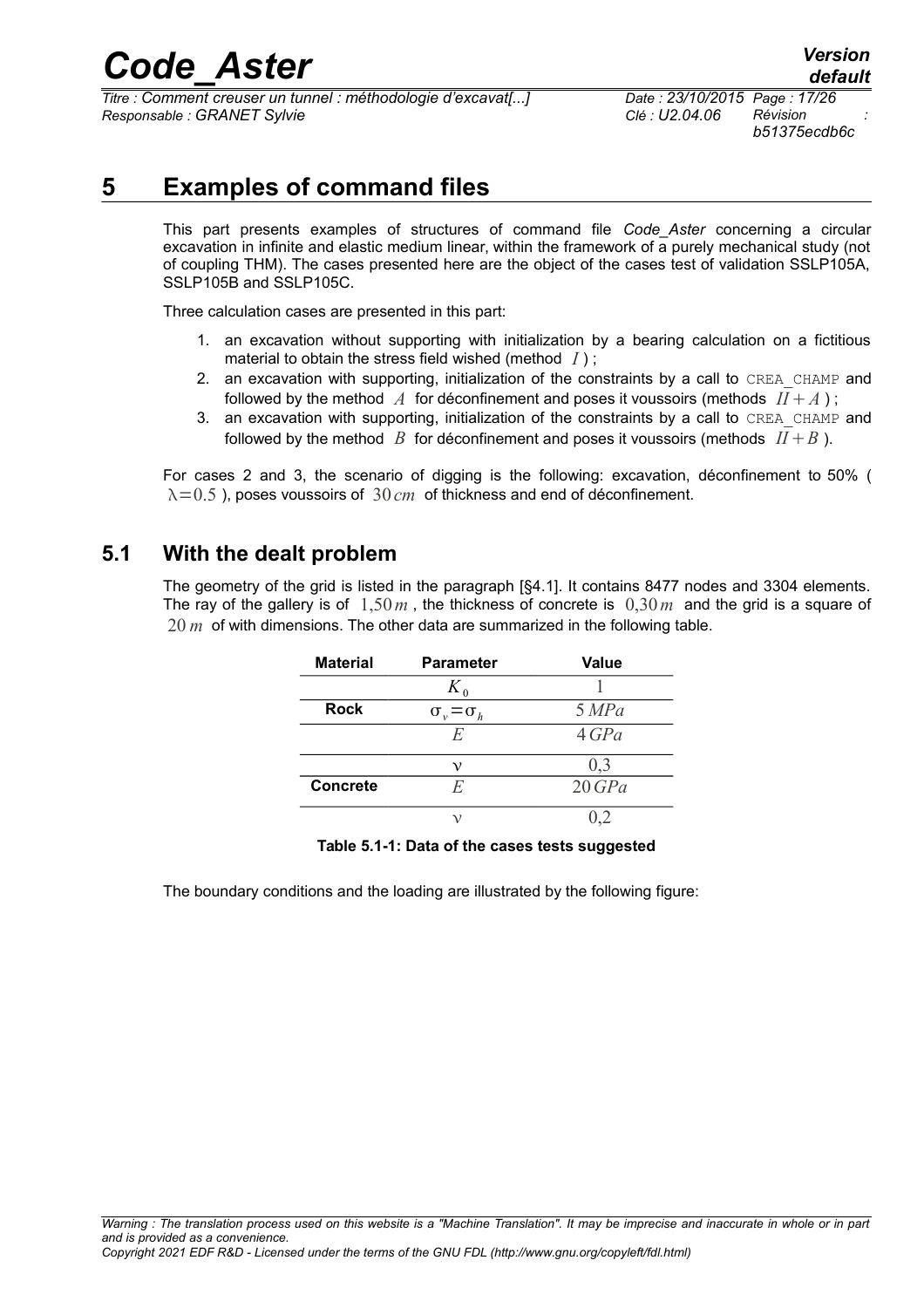*Titre : Comment creuser un tunnel : méthodologie d'excavat[...] Date : 23/10/2015 Page : 18/26 Responsable : GRANET Sylvie Clé : U2.04.06 Révision :*

*b51375ecdb6c*

 $Ux = 0$  $U_x = 0$ Déconfinem Pression des terrains sus jacents (5 MPa)

### **Figure 5.1-a: Boundary conditions imposed and loading**

 $Uy = 0$ 

at the end of the process of déconfinement,  $\lambda = \frac{2 \cdot G}{2 \cdot G}$  $\frac{2.0}{\sigma_0 R}$ .  $U_R = 0,69$ .

## <span id="page-17-1"></span>**5.2 Case n° 1: excavation without supporting with initialization of the constraints by a calculation and "softening" of the "excavated" elements**

This example is relatively simple: it is a question of simulating an excavation without installation of supporting, with déconfinement total at the edge of the gallery. One thus uses one model for all calculation.

The initial state is generated by a calculation (STAT\_NON\_LINE) who relates to the whole of the grid. The properties of the elements are affected according to the state of stresses which one wants to reach (here  $K_0=1$  thus  $v=0.4999$ , the value of  $0.5$  meaning the incompressibility of the rock not being able to be used).

Following calculation relates to the nodal reactions at the edge of the future gallery. It is initialized starting from the constraints resulting from the first call to STAT\_NON\_LINE.

The last call to STAT\_NON\_LINE is used to reinject the nodal reactions in a model where mechanical properties of the excavated elements were very strongly weakened ( *E* tends towards 0. ). One déconfine then completely the ground while making tighten these reactions towards  $\theta$ .

<span id="page-17-0"></span>The command file corresponds to the case test SSLP105C.

## **5.3 Case n°2: excavation with supporting with initialization of the constraints by call to CREA\_CHAMP and déconfinement according to method A**

One follows the scenario of excavation described above. One uses that only one model for all calculation. An order STAT NON LINE additional allows to introduce the voussoirs with a realistic rigidity after déconfinement of 50%.

The command file corresponds to the case test SSLP105B.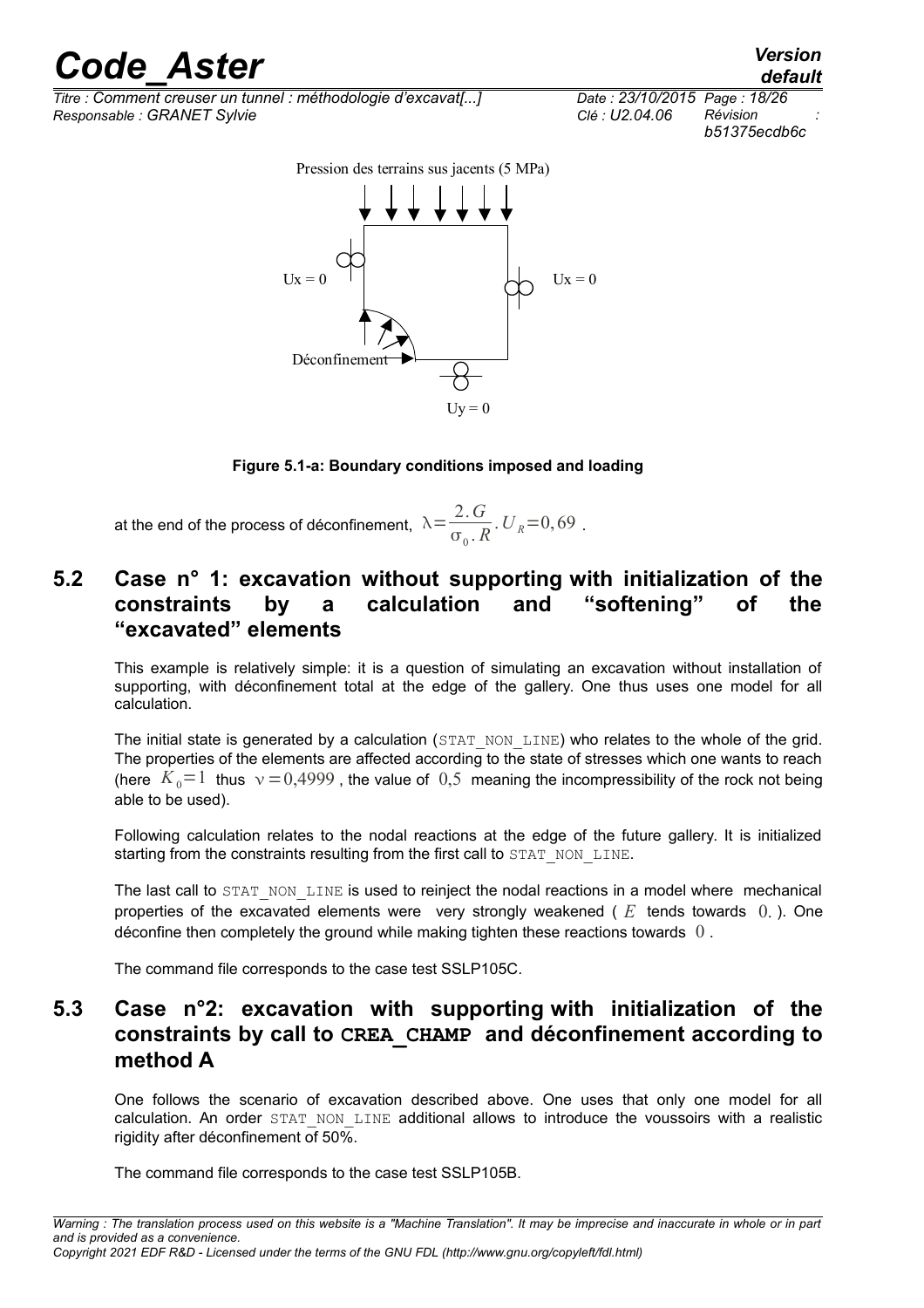*Titre : Comment creuser un tunnel : méthodologie d'excavat[...] Date : 23/10/2015 Page : 19/26 Responsable : GRANET Sylvie* 

*b51375ecdb6c*

## <span id="page-18-0"></span>**5.4 Case n°3: excavation with supporting with initialization of the constraints by call to CREA\_CHAMP and déconfinement according to the method B**

One always follows the scenario of excavation describes higher. This time, three models are used and an intermediate calculation (without physical reality, called "can") is necessary to transfer the fields variables from one model to another at the time of the installation of the voussoirs after déconfinement of 50%.

The command file corresponds to the case test SSLP105A.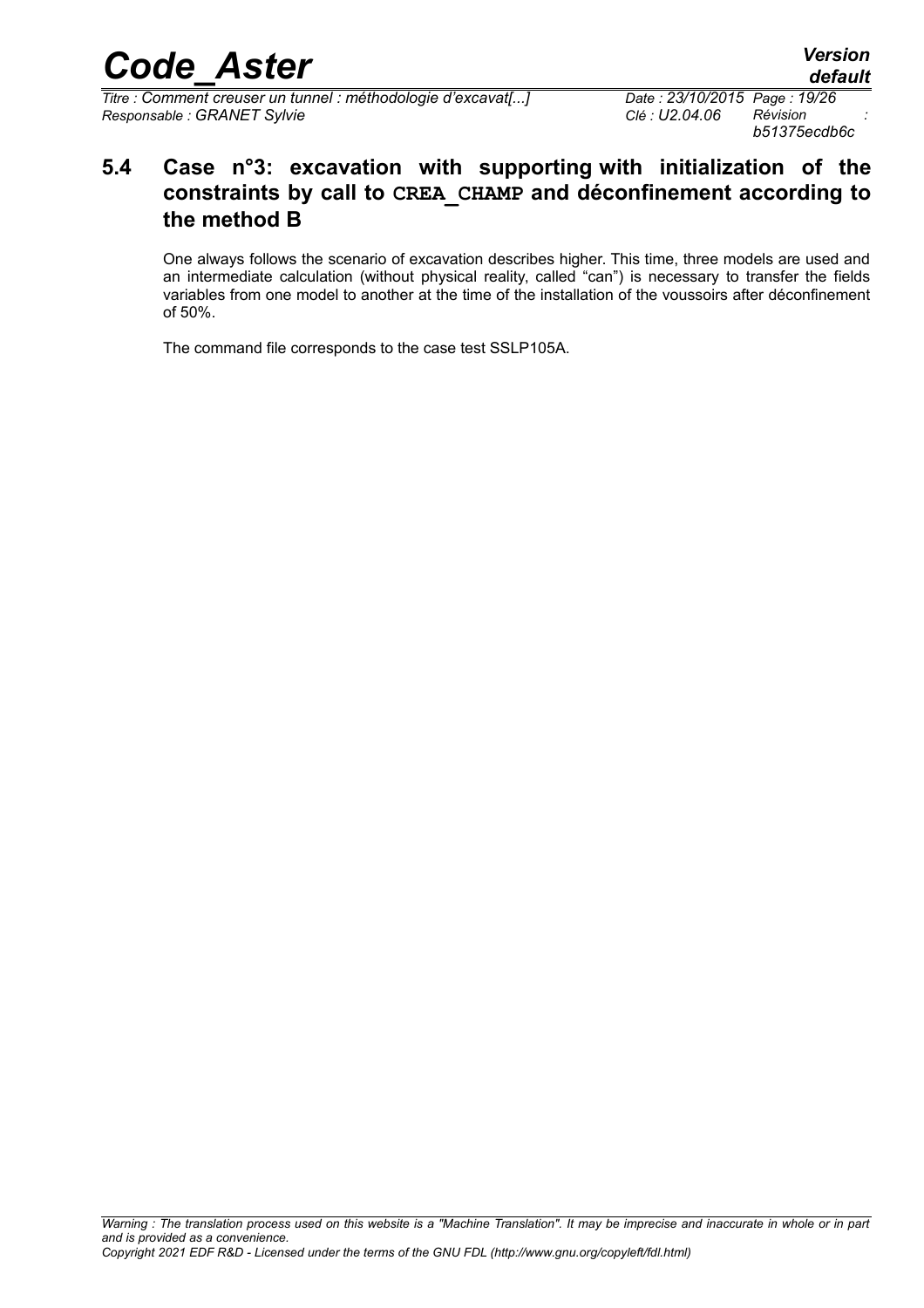*Titre : Comment creuser un tunnel : méthodologie d'excavat[...] Date : 23/10/2015 Page : 20/26 Responsable : GRANET Sylvie Clé : U2.04.06 Révision :*

## <span id="page-19-0"></span>**6 Validation of** *Code\_Aster* **on an example of excavation in linear springy medium**

Validation of *Code\_Aster* rest on the comparison of the digital results resulting from the cases n°1, 2 and 3 listed above with the analytical solution of [§Annexe 1]. For each calculation, one presents the results got to the level of the keystone and the oven wall of the gallery, in term of radial constraint  $\sigma_R$ constraint orthoradiale  $\sigma_{\theta}$  and radial displacement  $\,U_{\,R}\,$  ([Table 6-1], [Table 6-2] and Table 6-3]). [§Annexe 7] presents two graphs describing the space evolution of the constraints along the vertical axis of the model, with the right of the excavation. The good agreement between analytical solution and digital results makes that the difference between these curves is hardly visible.



**Figure 6-a: Sizes compared for the validation of** *Code\_Aster*

|                          | Not $A$      |              |                                                               | Not $B$      |              |                                                            |
|--------------------------|--------------|--------------|---------------------------------------------------------------|--------------|--------------|------------------------------------------------------------|
| Variable                 | Analytical   | Aster        | Relative<br>variation                                         | Analytical   | Aster        | Relative<br>variation                                      |
| $\sigma_R$ ( <i>Pa</i> ) | $\theta$ .   | $-8.411 E3$  | It is checked<br>that<br>$ \sigma_{R}  \ll  \sigma_{\theta} $ | 0.           | $-1.625E4$   | It is checked that<br>$ \sigma_{R}  \ll  \sigma_{\theta} $ |
| $\sigma_{\theta}$ ( Pa)  | $-1.E7$      | $-9.883E6$   | 1,2%                                                          | $-1.E7$      | $-1.011 E7$  | $1.1\%$                                                    |
| $m$ )                    | $-0.0024375$ | $-0.0024772$ | 1,70%                                                         | $-0.0024375$ | $-0.0023982$ | 1,6%                                                       |

**Table 6-1: Case n°1, analytical comparison solution/results** *Code\_Aster* **for constraints radial and orthoradiale and for radial displacement in** *A* **and in** *B*

|          | Not $A$      |                             |           | Not $B$      |                            |           |
|----------|--------------|-----------------------------|-----------|--------------|----------------------------|-----------|
| Variable | Analytical   | Aster                       | Relative  | Analytical   | Aster                      | Relative  |
|          |              |                             | variation |              |                            | variation |
| (Pa)     |              | $-1.52821$ Ed $-1.52974$ E6 | 0.1%      |              | $-1.52821 E6 - 1.52652 E6$ | 0.1%      |
| $Pa$ )   | $-8.47179E6$ | $-8.40987E6$                | 0.7%      |              | $-8.47179E6 - 8.52586E6$   | 0.6%      |
| $m$ )    | $-0.0016925$ | $-0.0017218$                | 1,7%      | $-0.0016925$ | $-0.0016664$               | 1,5%      |

**Table 6-2: Case n°2, analytical comparison solution/results** *Code\_Aster* **for constraints radial and orthoradiale and for radial displacement in** *A* **and in** *B*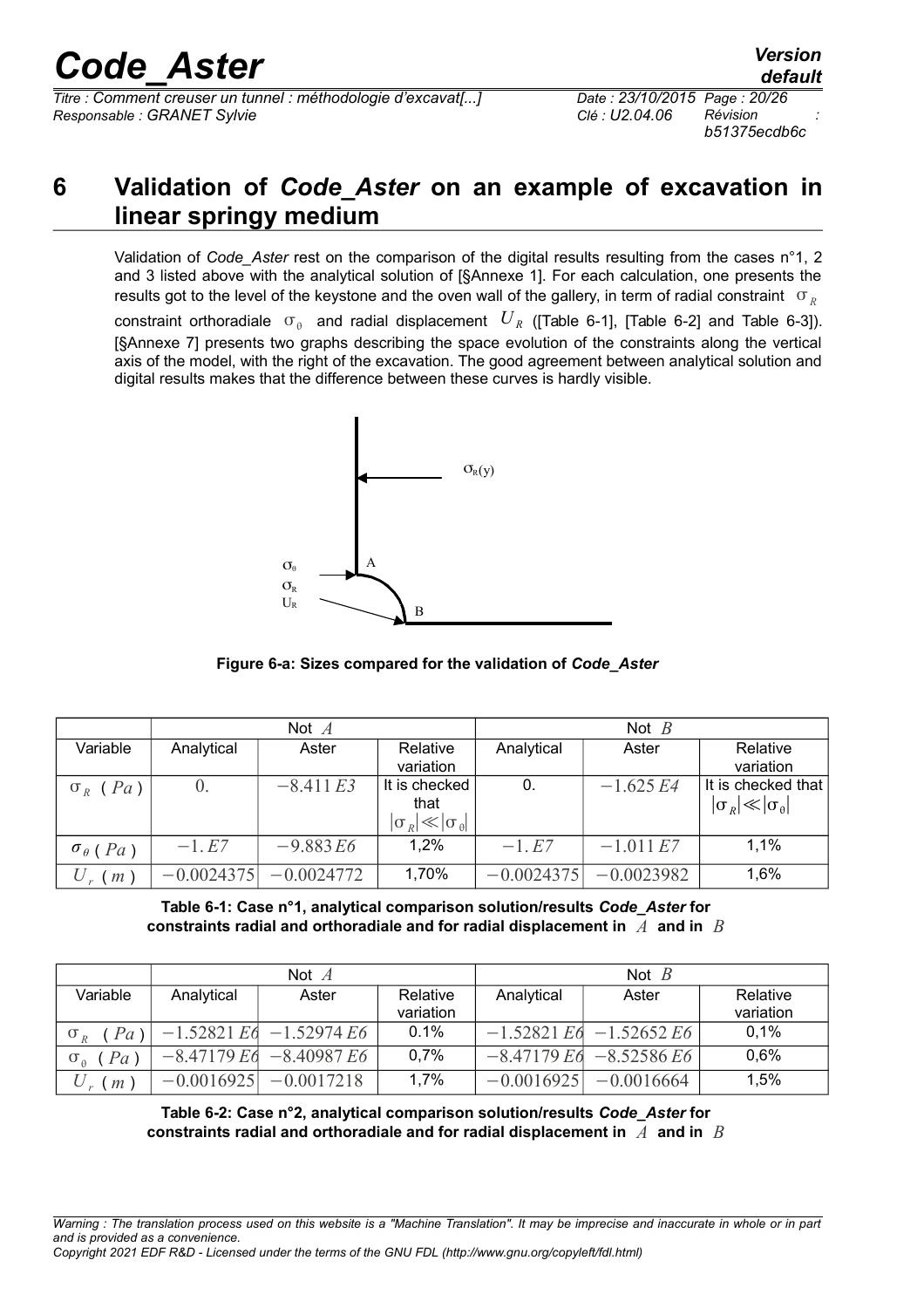*Titre : Comment creuser un tunnel : méthodologie d'excavat[...] Date : 23/10/2015 Page : 21/26 Responsable : GRANET Sylvie Clé : U2.04.06 Révision :*

*b51375ecdb6c*

|                                 | Not $\overline{A}$ |                            |                       | Not $B$      |                             |                       |
|---------------------------------|--------------------|----------------------------|-----------------------|--------------|-----------------------------|-----------------------|
| Variable                        | Analytical         | Aster                      | Relative<br>variation | Analytical   | Aster                       | Relative<br>variation |
| $\sigma_R$ ( <i>Pa</i> )        |                    | $-1.52821 E6 - 1.52943 E6$ | 0,1%                  |              | $-1.52821 E6$ $-1.53171 E6$ | 0,2%                  |
| $\sigma_{\theta}$ ( <i>Pa</i> ) |                    | $-8.47179 E6 - 8.40822 E6$ | 0,8%                  |              | $-8.47179 E6$ $-8.52418 E6$ | 0.6%                  |
| m                               | $-0.0016925$       | $-0.0017211$               | 1,7%                  | $-0.0016925$ | $-0.0016658$                | 1,6%                  |

### **Table 6-3: Case n°3, analytical comparison solution/results** *Code\_Aster* **for constraints radial and orthoradiale and for radial displacement in** *A* **and in** *B*

The maximum difference between analytical and digital results is lower than 2%, except for the radial constraint at the edge of the gallery excavated in the case n°1, where the theoretical value is 0. The validity of calculation is checked by considering that the radial constraint is quite negligible in front of the constraint orthoradiale.

<span id="page-20-0"></span>Of course, all these variations can be reduced if the grid is still refined.

## **7 As a conclusion: advices and prospects**

This note proposes a methodology which makes it possible to carry out calculations of excavation using *Code\_Aster*. Several scenarios of excavation reviewed and several methods are proposed.

The method and the software package are validated in the case of a circular gallery, dug in an infinite solid mass consisted a linear elastic material. *Code\_Aster* reproduced in a completely satisfactory way the behavior of such an underground structure, with or without taking into account of supporting and/or the coating.

From the point of view of the user, it seems more practical and faster to initialize the constraints by a call to the order CREA CHAMP rather than by a calculation on fictitious material.

If one seeks to model a purely mechanical behavior and if the phasage of the excavation is relatively simple, to work with only one model appears to be the easiest method. It is enough to assign very weak material properties to the meshs becoming "empty". In the more complicated cases, the implementation of several models used successively can prove more reliable from the point of view of implementation the practical (error of modeling) and from the digital point of view (miscalculation), in spite of the intermediate procedures of transfer of the fields (forced, internal displacements, pressures, temperatures, variables…) from one model to another.

A later stage of validation of *Code\_Aster* could be done on the linear coupled problems (THM in medium saturated and elastic) or coupled and/or nonlinear (model CJS 1 being connected with the model of Mohr-Coulomb, short-term excavation in not drained to compare with [3]).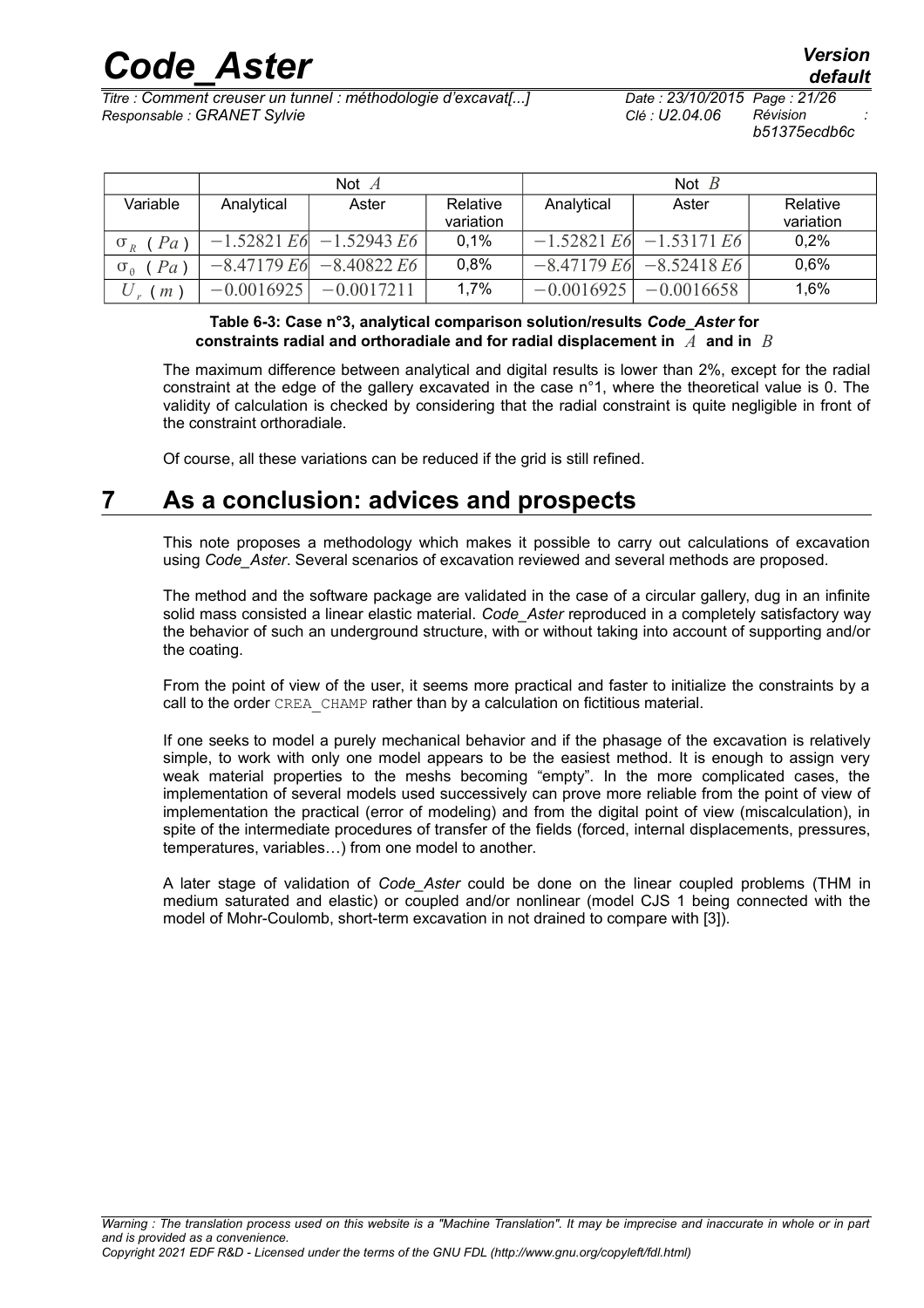*Titre : Comment creuser un tunnel : méthodologie d'excavat[...] Date : 23/10/2015 Page : 22/26 Responsable : GRANET Sylvie Clé : U2.04.06 Révision :*

*b51375ecdb6c*

## <span id="page-21-0"></span>**8 Bibliography**

- [1] D. BERNAUD and G. ROUSSET: "New implicit method" for the study of dimensioning of the tunnels, French Review of Geotechnics n°60, pp 5-26, - 1992
- [2] P. CATEL: Downstream of the Cycle site of Bore-hole Card 13 Method convergence-containment, notes EDF TEGG EFT GG/00 168 A – 2000
- [3] A. GIRAUD: Couplings Thermo-Hydro-Mechanics in the not very permeable porous environments: application to deep clays, thesis of the ENPC – 1993
- [4] D. THE BOULCH: Comparison of modelings THM 3D and 2D of a work of storage with *Code\_Aster*, report Ajilon Technologies Cénergys 01-A – 2002
- [5] MR. PANET: The calculation of the tunnels by the method convergence-containment, Presses of the ENPC – 1995
- [6] NR. SELLALI, C. CHAVANT and G. DEBRUYNE: Hydroplastic modeling of the excavation of an underground gallery with *Code\_Aster*, EDF MN HI-74/00/009/A notes – 2000
- [7] NR. SELLALI, C. CHAVANT and G. DEBRUYNE: Modeling THM of an underground work of storage with *Code\_Aster*, EDF MN HI-74/01/014/A notes – 2001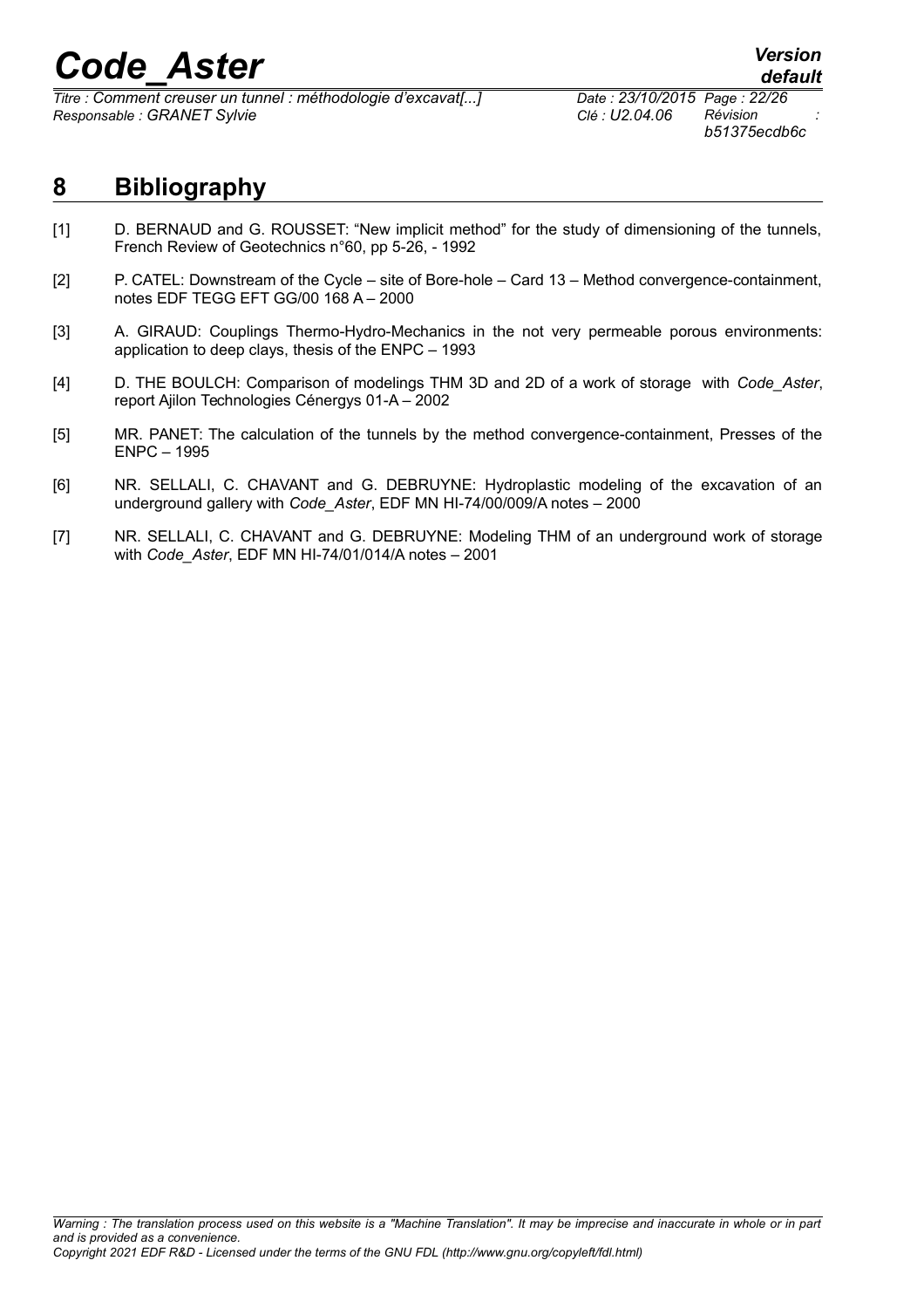*Titre : Comment creuser un tunnel : méthodologie d'excavat[...] Date : 23/10/2015 Page : 23/26 Responsable : GRANET Sylvie Clé : U2.04.06 Révision :*

*b51375ecdb6c*

## <span id="page-22-0"></span>**Annexe 1 Analytical formulas to apply the method convergencecontainment to the case of a rock and a supporting rubber bands and linear solid mass**

The medium is supposed to be elastic linear isotropic and subjected to an also isotropic stress field initial (  $K_0=1$  ).

**Radial constraint, forced orthoradiale and radial displacement with the wall of the tunnel in springy medium subjected toa rate of déconfinement** 



*G* is given by the following relation:  $G = \frac{E}{2\pi G}$  $2(1+\nu)$ 

#### **Behavior of supporting:**

That is to say  $K_s$  the stiffness of supporting, it is given by the following relation if it is considered that supporting is comparable to a thick or thin tube ( $\vee_b$  is the Poisson's ratio of the concrete):

$$
K_s = \begin{vmatrix} E_b \cdot e & \text{si } R > 10 \cdot e \\ \frac{1 - \nu_b^2 \cdot R}{\left(1 - \nu_b\right)^2 \cdot \left(R_e^2 - R_i^2\right)} & \text{si } R \le 10 \cdot e \\ \frac{E_b \cdot \left(R_e^2 - R_i^2\right)}{\left(1 + \nu_b\right) \cdot \left[\left(1 - 2 \cdot \nu_b\right) \cdot R_e^2 + R_i^2\right]} & \text{si } R \le 10 \cdot e \end{vmatrix}
$$

That is to say  $\left. P_{s}\right.$  confining pressure defined on the following figure

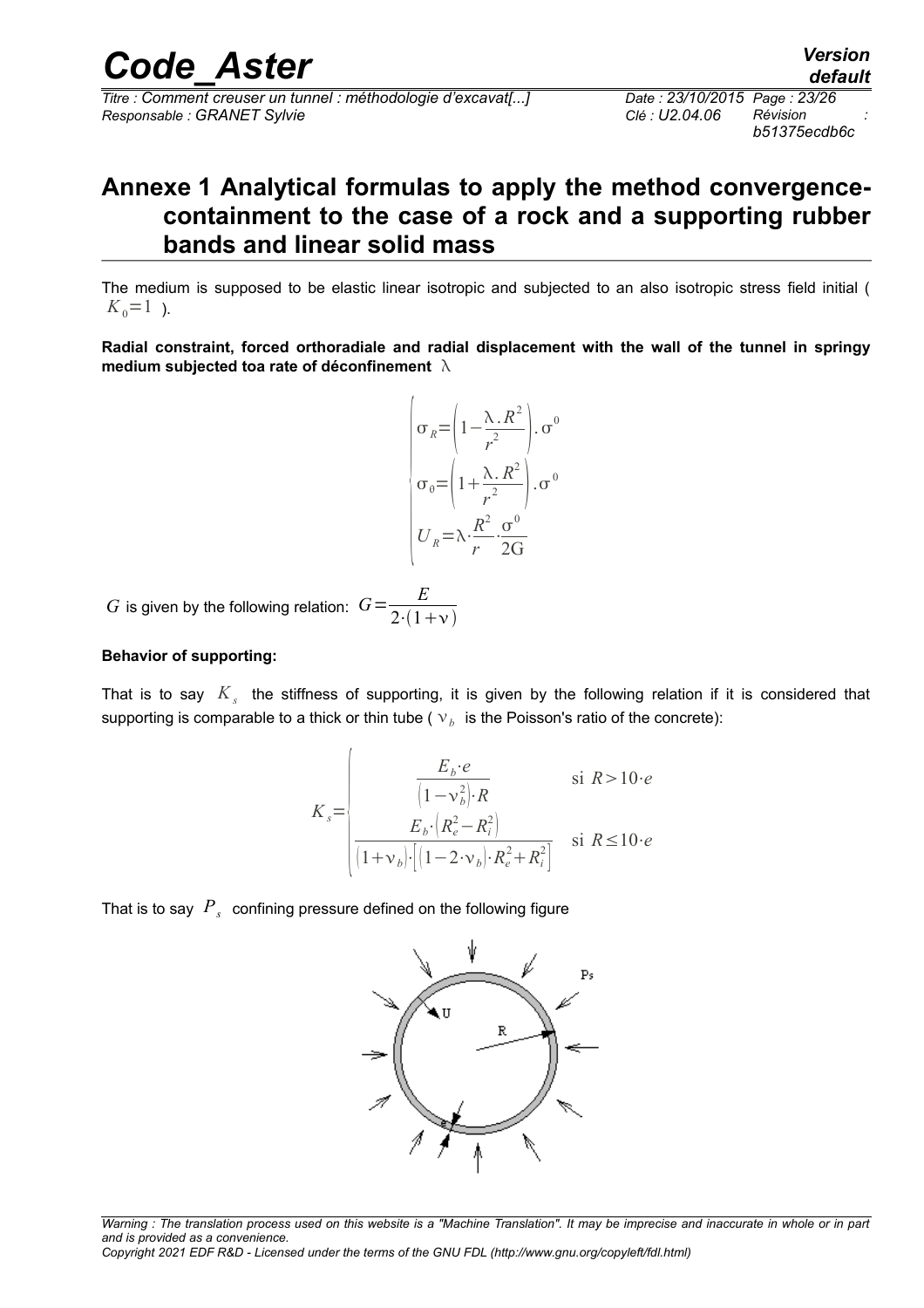*Titre : Comment creuser un tunnel : méthodologie d'excavat[...] Date : 23/10/2015 Page : 2-*<br>Responsable : GRANET Sylvie *Date : D2.04.06* Révision  $Responsible : GRANET$  Sylvie

*default*<br>*Date : 23/10/2015 Page : 24/26 b51375ecdb6c*

One thus has:

$$
P_s \cdot R = \sigma_b \cdot e
$$

If  $k_s =$ *Ks*  $\frac{X_s}{2 \cdot G}$  represent relative rigidity and  $\lambda_d$  the rate of déconfinement with the installation of supporting, then the pressure of supporting and radial displacement in wall are given by:

$$
\begin{cases}\nP_s = \frac{k_s}{1 + k_s} \cdot (1 - \lambda_d) \cdot \sigma^0 \\
U_R = \frac{1 + \lambda_d \cdot k_s}{1 + k_s} \cdot \frac{\sigma^0}{2 \cdot G} \cdot R\n\end{cases}
$$

*Warning : The translation process used on this website is a "Machine Translation". It may be imprecise and inaccurate in whole or in part and is provided as a convenience. Copyright 2021 EDF R&D - Licensed under the terms of the GNU FDL (http://www.gnu.org/copyleft/fdl.html)*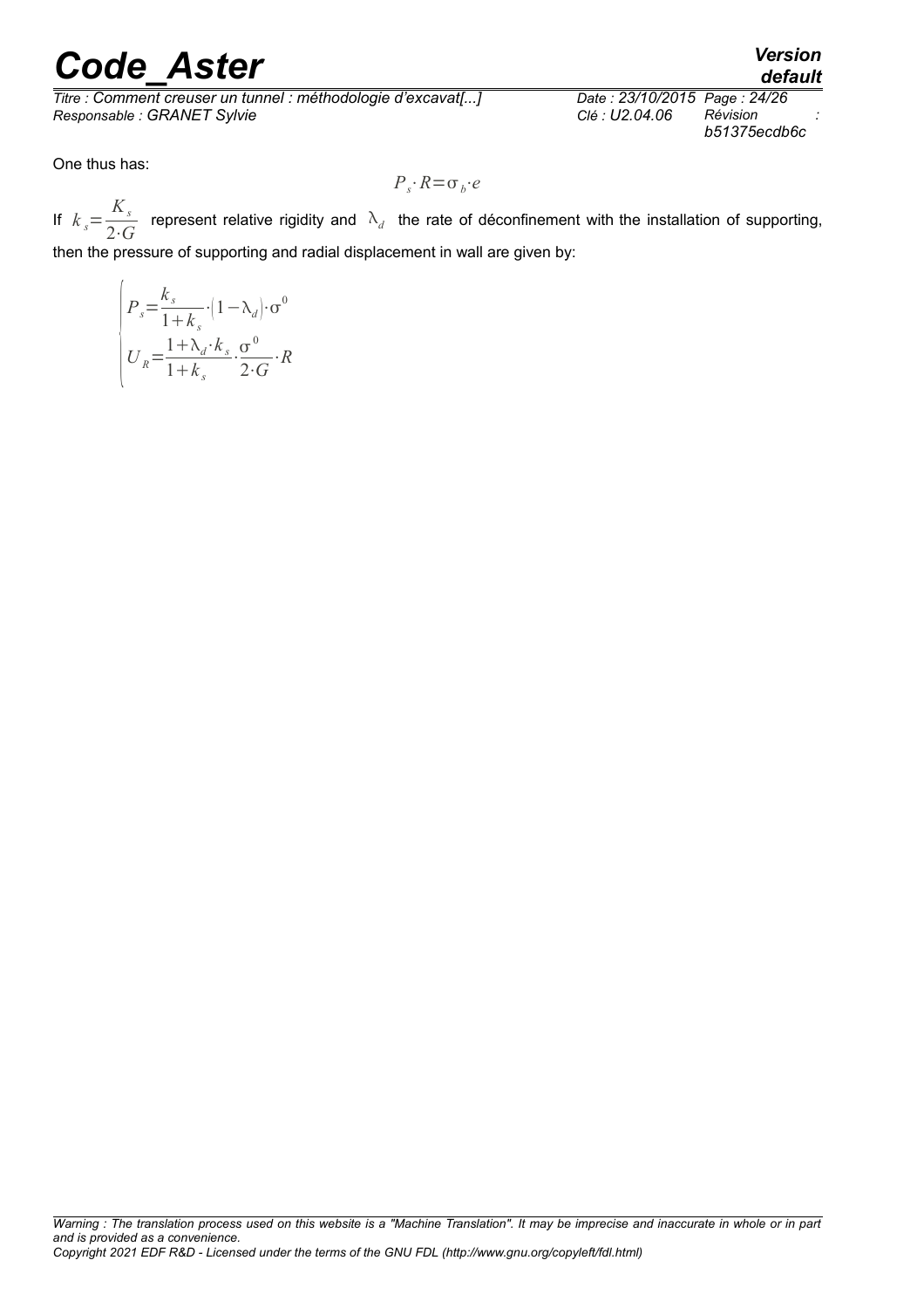*b51375ecdb6c*

## <span id="page-24-0"></span>**Annexe 2 Flow chart of synthesis on the methods allowing to simulate an excavation**

#### **Notations**

The names of the objects are those of the command files presented in the appendices following.

*SNL* mean STAT\_NON\_LINE ; *CC* mean CREA\_CHAMP ; *CL* mean boundary conditions

| Stage 1: Initialization of the constraints                                                                                                                               |                                                                                                                                         |                                                                                                                                                                                                     |                                                |  |  |  |  |
|--------------------------------------------------------------------------------------------------------------------------------------------------------------------------|-----------------------------------------------------------------------------------------------------------------------------------------|-----------------------------------------------------------------------------------------------------------------------------------------------------------------------------------------------------|------------------------------------------------|--|--|--|--|
| $I : SNL1$ with the loading of weight<br>actual or pressure wished and a material<br>equipped with a possibly fictitious Poisson's<br>ratio                              |                                                                                                                                         | $II$ : assignment by order $CC$ desired field                                                                                                                                                       | <b>SOL</b>                                     |  |  |  |  |
| Stage 2: Recovery of the nodal reactions at the edge of the future gallery                                                                                               |                                                                                                                                         |                                                                                                                                                                                                     |                                                |  |  |  |  |
| $CC$ to extract the constraints resulting from<br><i>SNL1</i><br>$SNL2$ with $CL$ on the object $BORD$<br>in DIDI<br>Recovery of the reactions                           | $SNL1$ with $CL$<br>on the object<br>$BORD$ in DIDI<br>on model $SOL$<br>Recovery<br>of<br>the<br>reactions                             | $SNL1$ with $CL$ on<br>the object $BORD$ in<br>DIDI on model<br>SOL REST<br>Recovery of the reactions                                                                                               | <b>SOL REST</b><br>- BORD                      |  |  |  |  |
|                                                                                                                                                                          | <b>Stage 3: Déconfinement</b>                                                                                                           |                                                                                                                                                                                                     |                                                |  |  |  |  |
| $SNL3$ with the<br>loading of the vector<br><b>SOL REST</b><br>of the nodal<br>reactions and a "soft"<br>material instead<br>of "vacuum"<br><b>BORD</b><br>Eléments mous | $SML2$ (model<br>$SOL$ ) with the<br>loading of the vector<br>of the nodal<br>reactions and a<br>"soft" material<br>instead of "vacuum" | $SNL2$ (only one<br>material and model<br>SOL REST) with the<br>loading of the vector of<br>the nodal reactions                                                                                     | <b>SOL REST</b><br><b>BORD</b>                 |  |  |  |  |
| <b>Stage 4: Pose supporting</b>                                                                                                                                          |                                                                                                                                         |                                                                                                                                                                                                     |                                                |  |  |  |  |
| $SNL4$ with 3<br>materials: rock,<br><b>SOL REST</b><br>concrete and<br>vacuum (method<br>$\overline{A}$ ) to complete<br><b>BORD</b><br>déconfinement<br>Eléments mous  | $SNL3$ with 3<br>materials: rock,<br>concrete and<br>vacuum (method<br>$\overline{A}$ ) to complete<br>déconfinement                    | $CC$ to extract the<br>results from $SNL2$<br>$SNL3$ on model<br>SOL REST + CONCRETE<br>) for intermediate<br>calculation<br>Combination of the fields<br>CC<br>$SNL4$ to complete<br>déconfinement | <b>SOL REST</b><br><b>BORD</b><br><b>BETON</b> |  |  |  |  |

*Warning : The translation process used on this website is a "Machine Translation". It may be imprecise and inaccurate in whole or in part and is provided as a convenience. Copyright 2021 EDF R&D - Licensed under the terms of the GNU FDL (http://www.gnu.org/copyleft/fdl.html)*